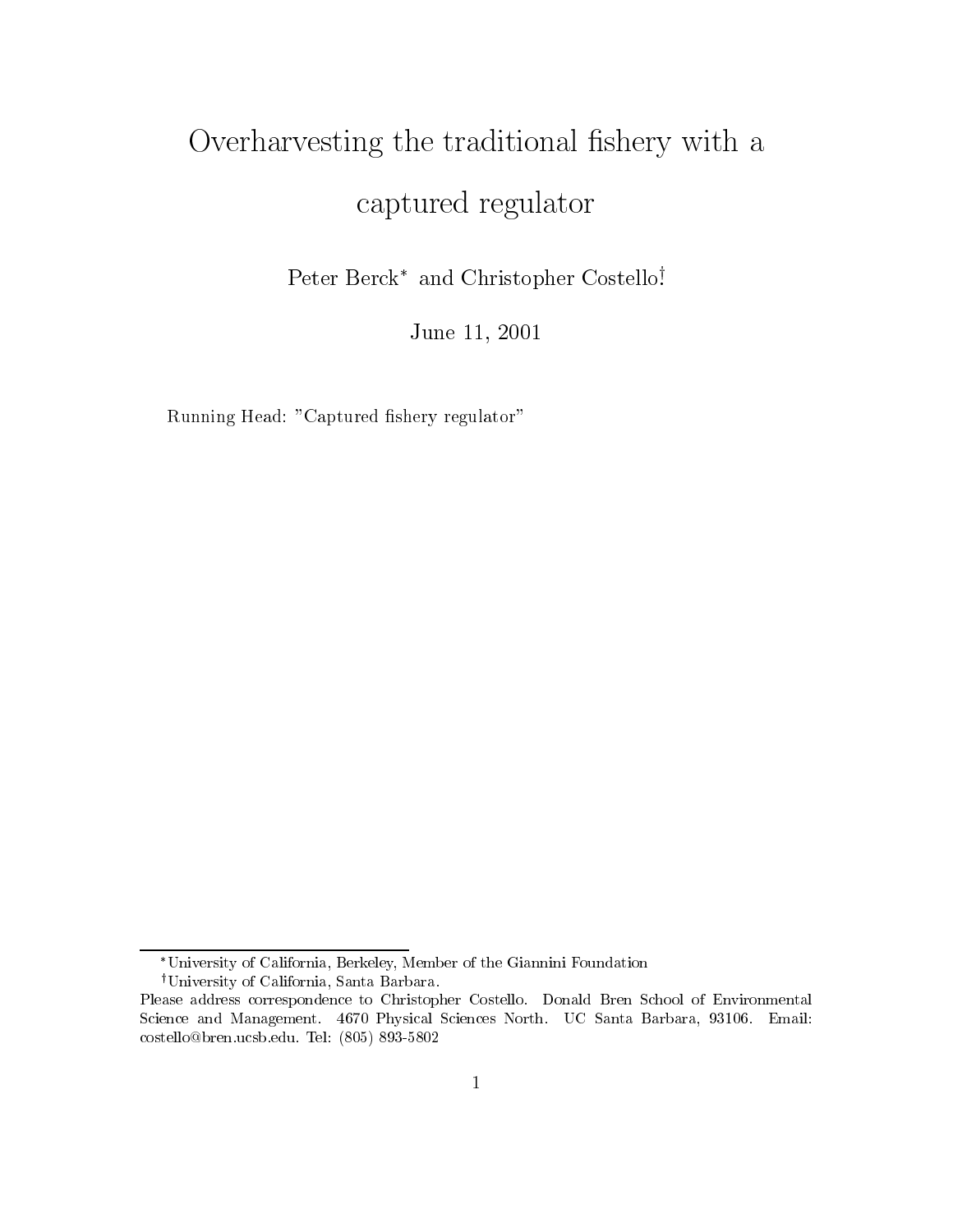# Abstract

Rent dissipation in open access fisheries is well studied (Gordon 1954; Homans and will not the state  $\alpha$  in part, to industry pressure, when  $\alpha$ historically been reluctant or unable to limit entry or directly regulate harvest,and have relied instead on the economic process (technology restrictions and  $\alpha$ season lengths) to achieve management goals. We study the situation when a regulator is "captured" in the sense that he cannot directly control entry, but acts in the representative fisher's best interest. Incumbant fishers are faced with the problem that potential entrants appear just like incumbants; current prots must be weighed against the incentive for entry. We nd that when the regulator is captured by industry members, he unambiguously allows overfishing - reaching <sup>a</sup> lower stock and higher eort than is socially optimal. This steady state has zero rents, but a higher stock and effort than the open access equilibrium.

Key Words: overshing, regulated open access, capture.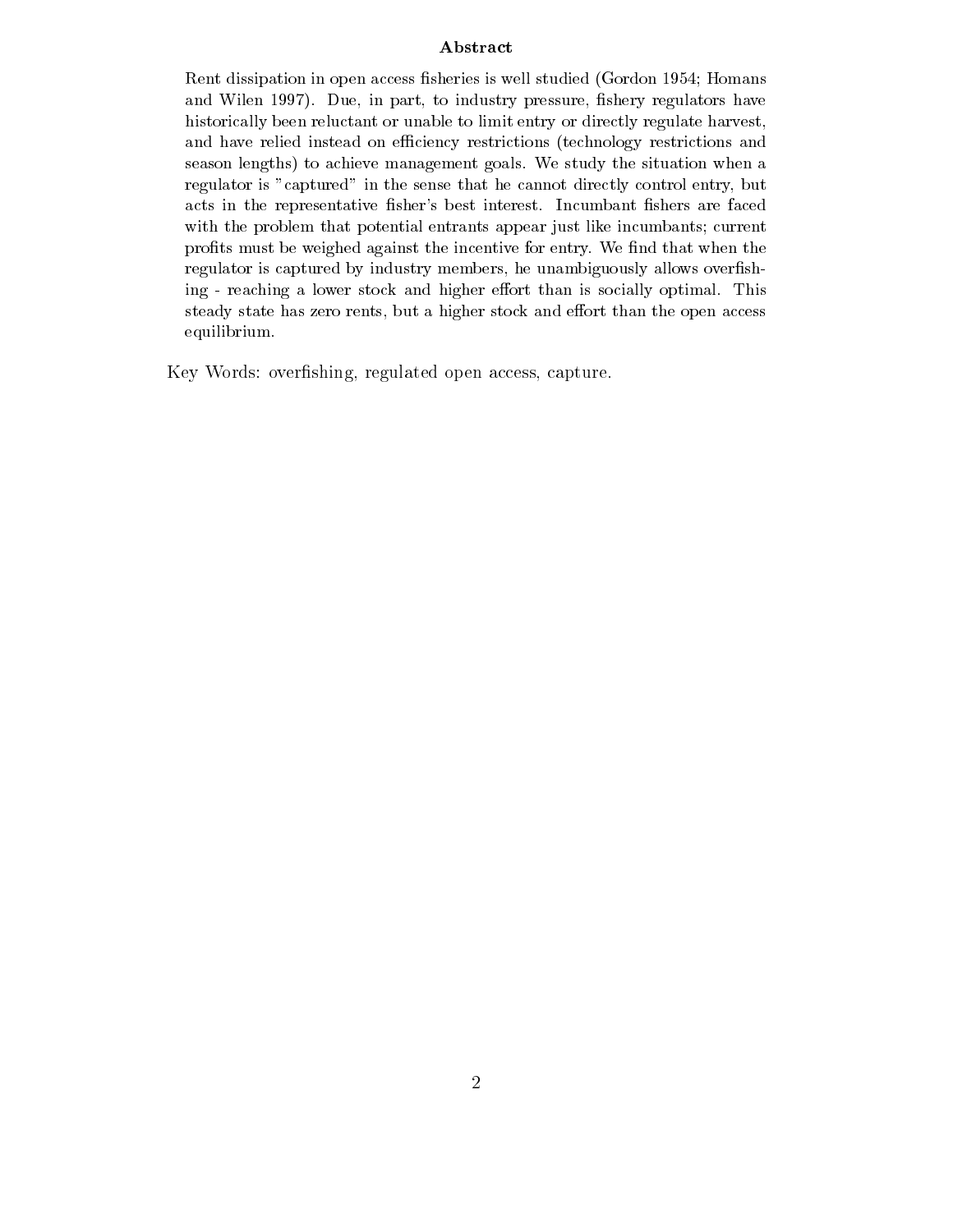## 1Introduction

In this paper we consider management of fisheries whose regulators are "captured" by industry in the sense that they cannot directly limit entry and they act in the best interest of their constituents. Although industry capture is often put forth as a cause of fishery declines, the incentives for a captured regulator to deplete its fish stock have not, to the best of our knowledge, been formally addressed. At the outset, it is not obvious to what extent regulators (the fishers themselves) will allow overfishing, since they are attempting to maximize discounted profits from future harvest. Whatever the outcome, the two major assumptions of this research - that fishers exert influence over management and that directly regulating entry is a policy tool unavailable to the manager - can be defended on legal, political, and intuitive grounds.

Marine fisheries in the United States are regulated by eight regional fishery management councils pursuant to the Magnuson-Stevens Fishery Conservation and Management Act  $(1976, \text{most recently amended}, 1996)$ . The act specifies that fisheries are to be managed for "optimum yield" on a "continuing basis" (?? 1996), yet many populations have been reduced to well below this level, often leading to complete fishery closures. The Northeast cod fishery provides a notorious example of collapse. More recently catastrophic declines have been realized for several Pacific salmon stocks, blue fish in the South Atlantic, abalone and numerous ground fish in the Pacific, and many others<sup>1</sup> (Pacific Fishery Management Council 2000).

Fishery policy in the U.S. is a complex process of politics, industry pressure, and biological review. Political pressure from both fishery interest groups and environmental organizations lead the U.S. Congress, in 1996, to establish a four year moratorium on new individual fishing quota regimes; the moratorium was extended by two years in the nal session of December, 20002 . Instead, regulators typically

 $1<sup>1</sup>$ All eight management council websites contain current information of stocks, fishery management plans, and regulations. Links can be found in the Pacific Fishery Management Council Site, http://www.pcouncil.org

<sup>&</sup>lt;sup>2</sup>For example Paul Parker, president of a Cape Cod commercial fishing association had this to say about Congress extending the IFQ moratorium: "New England fishermen are indebted to all the Representatives and Senators who supported extending the moratorium.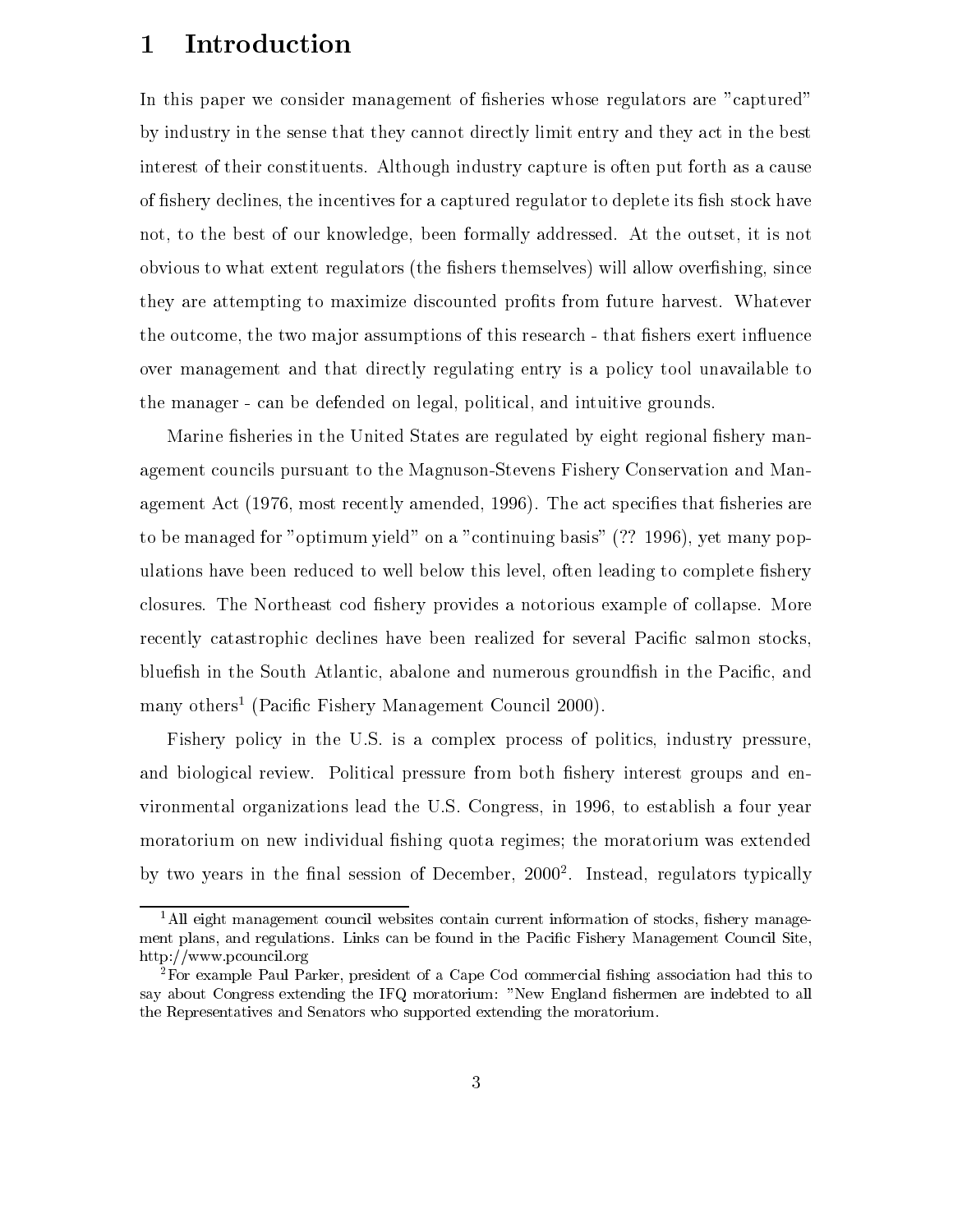set allowable catch targets for the season, and impose other restrictions (technology, season length, etc.) to meet that target. Others have noted that the councils are made of of members of the industry and are very responsive to the needs of the industry, called "capture" in the industrial organization literature (Karpoff 1987). One empirically observed consequence of industry influence is the unwillingness of fishery managers to regulate entry (Thompson Jr. 2000; Johnson and Libecap 1982).

We take it as given that neither harvest nor entry cannot be directly controlled, leaving technology as the only instrument available to the regulator. The captured regulator is faced with the dilemma that entrants look just like incumbants, and therefore profits must be maximized for the representative fisher participating in the fishery at any point in time. If fishing efficiency is too high, current profits will spur entry, and profits to those currently in power will fall. On the other hand, if fishing efficiency is too low, current profits will be negative. This paper addresses this tradeoff, and solves for the optimal management of the "captured" fishery regulator. We find that, in fact, the captured regulator allows excessive harvest resulting in an equilibrium with completely dissipated rents and inefficiently excessive effort. We compare dynamics and equilibria with those of the sole owner and open access.

The layout of the paper is as follows. In the next section, we provide some background information on the Magnuson Act and the Sustainable Fisheries Act, which naturally leads into a discussion of current management of U.S. fisheries. In section 2 we introduce the model, where the fishery regulator chooses fishing efficiency to maximize discounted returns while allowing unregulated entry and exit driven by prots. The aforementioned result is derived in section 2.1, and section 3 describes the steady state. The saddle point properties of the steady state are demonstrated in section 3.1, and are followed by a discussion of the non-equilibrium dynamics in section 3.2. Finally, in section 4 we compare the solution to the familiar extremes of open access and the sole owner, and find that the captured regulator allows overfishing by ignoring a critical component of costs. In so doing, the captured regulator reaches a steady state with completely dissipated rents, a lower stock, and higher effort than chosen by the sole owner. The paper is concluded with a brief illustrative example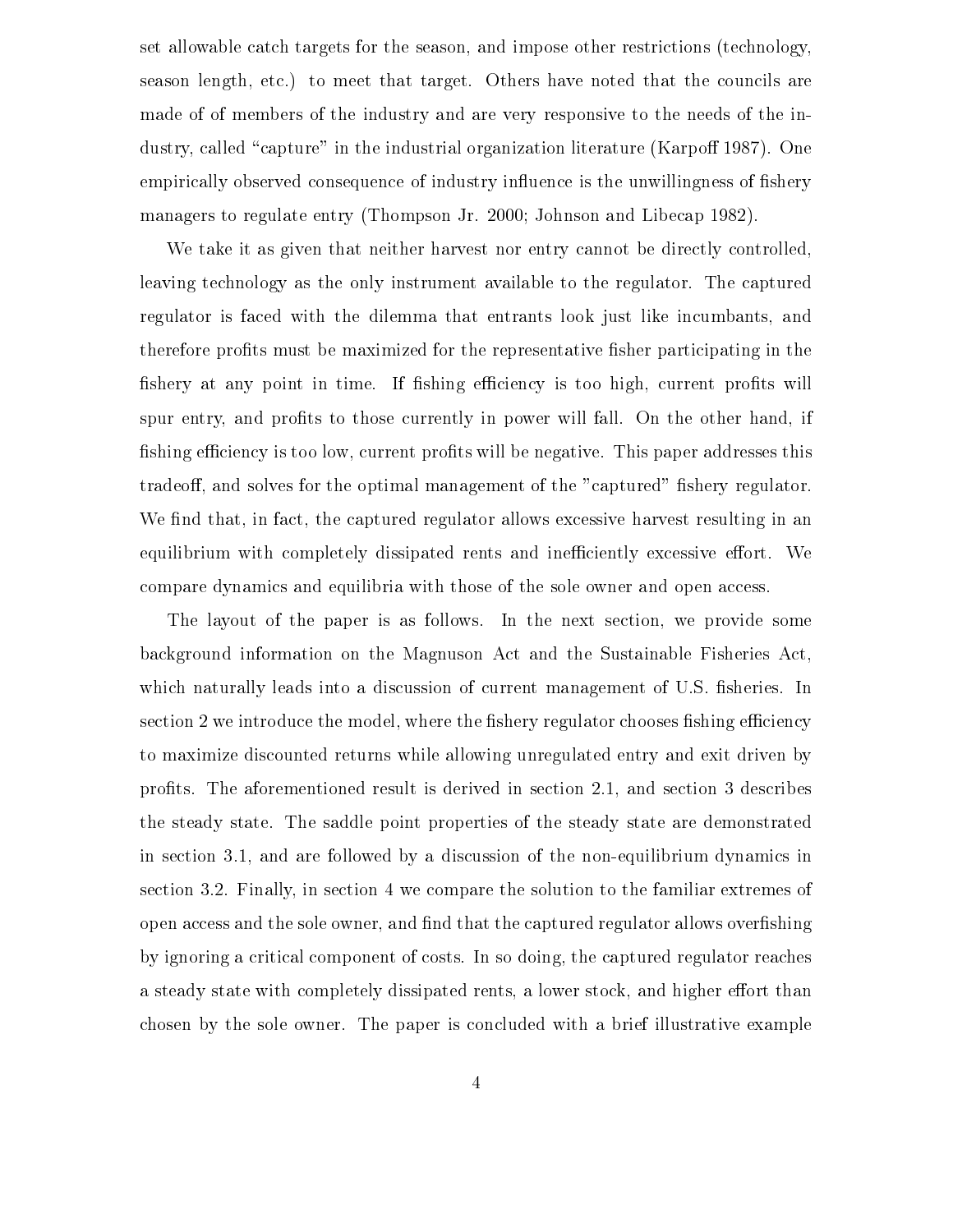(section 5), and a discussion in section 6.

#### 1.1Background and Layout

The Magnuson-Stevens Fishery Conservation and Management Act (FCMA) was originally passed in 1976, and was most recently amended by the 1996 Sustainable Fisheries Act (SFA). Perhaps the most striking accomplishment of the FCMA was to establish exclusive economic zones which, for the U.S., established property rights within 200 miles of the coast. Partly a response to declining fish stocks (from overfishing, inadequate conservation practices, and habitat loss, as stated in the  $FCMA$ ), this represented an acknowledgement of the role for management of marine fisheries.

There exists a rich literature dealing with management of fisheries. One seminal paper upon which this literature is built is Vernon Smith's 1968 AER paper, which treats enort - denned by Smith as the number of fishing boats or firms - as the choice variable by the regulator or firms. Clark, Clarke, and Munro  $(1979)$  contribute to this literature by analyzing the exploitation of a fishery where the maximum effort capacity is finite. The irreversibility of capital investment they build into the model does not impact equilibrium results, but has important implications for short-run dynamics, much like the results we obtain. Like Smith's interpretation, and the one adopted here, Clark et al. interpret the amount of capital invested in the fishery at any given time as the number of standardized fishing vessels. Our model departs from the models of Smith, Clark et al., and most of the other fishery literature in one critical sense. In our model, the regulator cannot limit entry into the fishery, and is therefore forced to control harvest by regulating fishing efficiency. This generates a situation of "regulated open access" (see Homans and Wilen (1997) for an example of open access where season length is the instrument).

Nearly half a century ago the deleterious consequences of open access fisheries were identied (Gordon 1954). More recently Dupont (1990) and others have focused attention towards causes of rent dissipation in restricted access fisheries. Wilen (2000)

 ${}^{3}$ Smith uses K to denote effort. In an unfortunate choice of notation, the subsequent literature uses  $E$  for effort and  $k$  for a measure of "catchability". We adopt the latter notation in this model.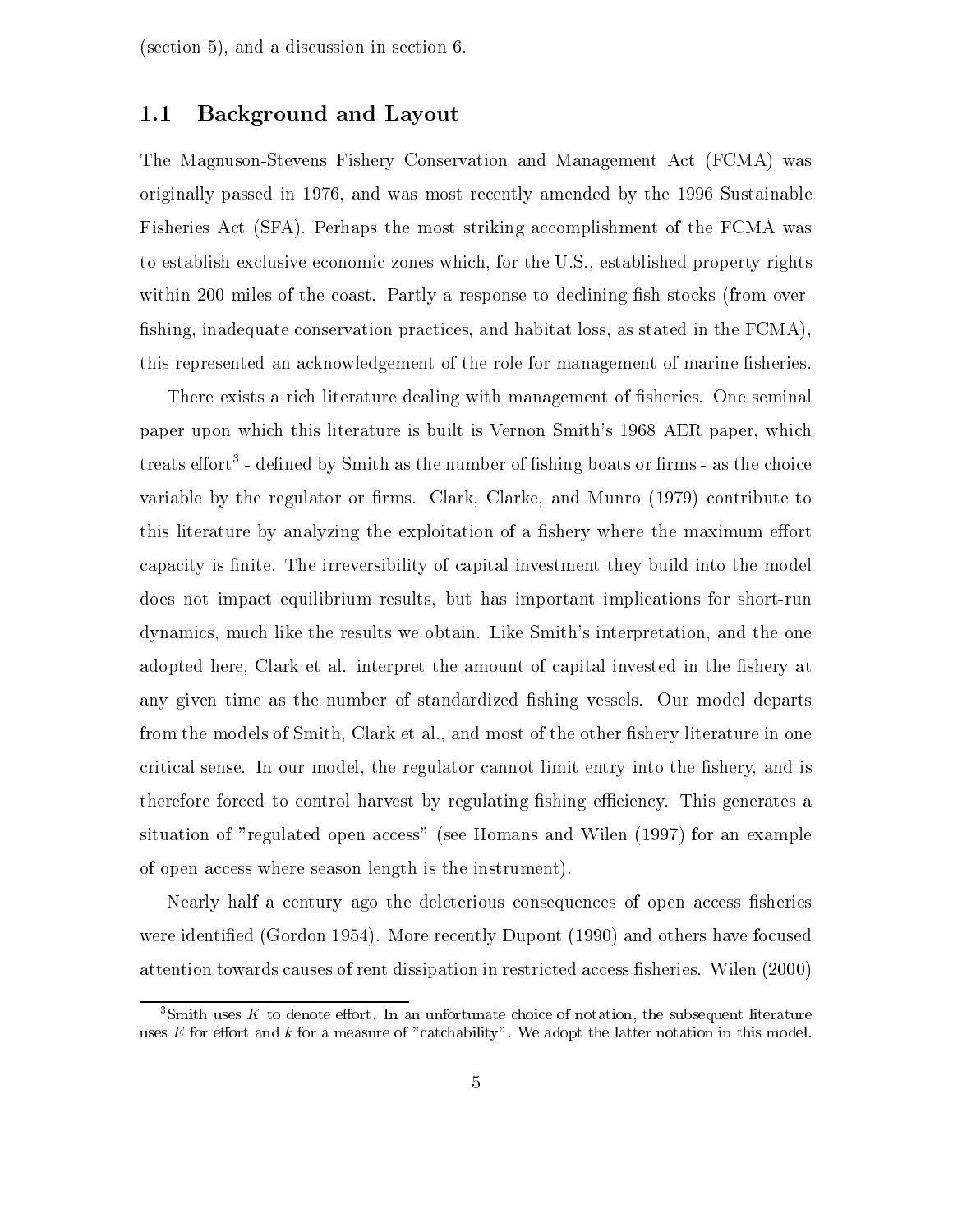surveys and evaluates the contribution of fisheries economists to management and policy since the seminal work of Gordon. He finds that relevant efficiency-generating contributions have been made but that property rights are still not sufficiently strict in many fisheries worldwide to reverse the effects of open access.

Some have focused specifically on the inability of fishery regulators to efficiently offset the rent-dissipating consequences of open access. Johnson and Libecap (1982) argue that government regulators are unlikely to effectively control individual effort, and conclude that fishers are likely to support regulations affecting fishing efficiency (season closures, gear restrictions, and minimum size limitations) and are unlikely to support ilmited entry, taxes, and iisiling quotas<sup>-</sup>.

Karpoff  $(1987)$  considers the regulated fishery problem as a matter of choosing season length and the capital per boat (catchability coefficient). His static analysis shows that these two commonly employed policy instruments have different distributional effects. In his view, the fishery regulator is captured and uses the policy instruments to favor one group of fishers over another. Free entry, with each vessel's catch decreasing, is seen as a political outcome, while additional fishers are viewed as stimulating more political support.

Homans and Wilen (1997) focus exclusively on season length restrictions and allow endogenous entry. Their model is motivated by the observation that most fisheries are not purely open access, and are heavily influenced by regulation. In an application to the North Pacific halibut fishery, they predict a shorter fishing season, but a higher biomass, harvest, and capacity under regulation than under pure open access.

Our paper adopts the assumption of a regulator captured by members of the industry (as in Karpoff). We model the captured regulator as a fishery manager who is unable to restrict entry, and therefore chooses the politically viable option of controlling parameters of shing technology, or catchability (see Johnson and Libecap)5 . Like Homans and Wilen, the model in this paper facilitates making bioeconomic predic-

<sup>&</sup>lt;sup>4</sup>Though many fishers may support limited entry if they are guaranteed inclusion.

 ${}^{5}$ Although many fisheries are moving in the direction of limited entry regulation, the restriction is often non-binding. Regulating fishing efficiency also reflects the dominance of biologists on management councils who may favor solutions that directly limit fishing mortality.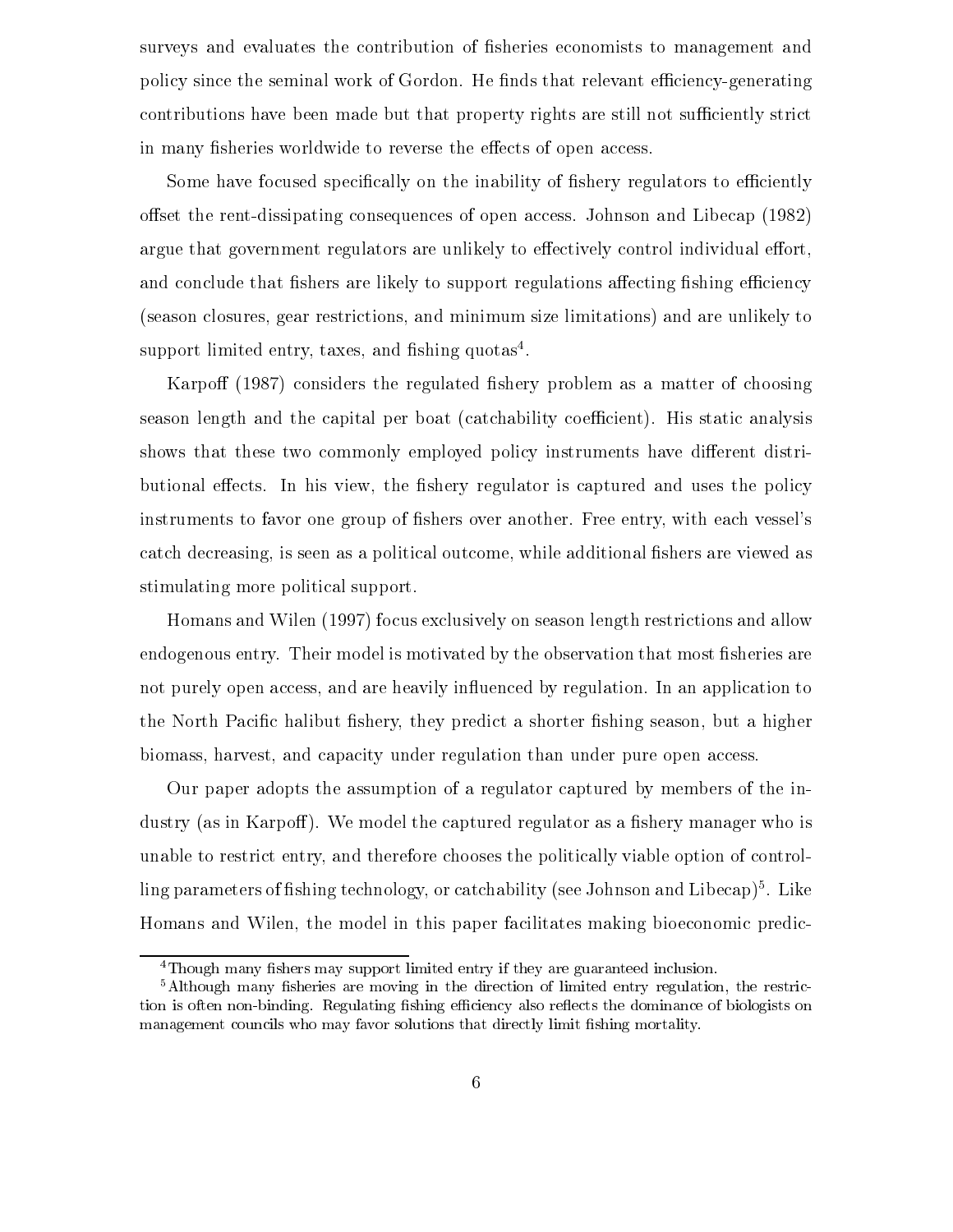tions across multiple regulatory paradigms. We take as given the inability to directly regulate harvest or entry. In a dynamic framework, we explore the regulator's optimal choice of fishing efficiency to maximize the discounted payoff to a representative fisher.

# Fishery Management in the U.S.

In the U.S., most commercial fisheries are strictly managed. In addition to creating economic zones, the Magnuson Act mandated the establishment of eight regional management councils each charged with task of creating fishery management plans for economically important sheries within their jurisdiction6 . Fishery management plans provide parameters which help guide management such as optimum yield and harvest guidelines (see Pacific Fishery Management Council (2000) for examples). Development of a fishery management plan by one of the regional councils grants authority to the U.S Secretary of Commerce to regulate as described in the plan. To take effect, the plan must be adopted by the Secretary of Commerce.

Fishery management plans and proposed amendments must be presented to the public (including industry representatives) for review and comment prior to their adoption. Language in the Magnuson Act requires consideration of economic and social components of fishery management. Various interests are included by design, and the typical management council composition includes members representing commercial fishers, processors, and recreational anglers. Institutional pressure imposed by fishing interests on regulators have lead some to suggest that regional councils are captured by fishing interests (Shelley, Atkinson, Dorsey, and Brooks 1996; Karpoff 1987). In some cases management actions are heavily in
uenced by industry interests. For example, fishermen's opposition to trip limits in the New England cod, haddock, and yellowtail flounder fisheries was, in part, responsible for the inability to enforce effort restrictions. In the early 1980's, effort controls were eventually removed, and subsequently lead to significant increases in fishing pressure on these stocks (Thomp-

 ${}^6$ The regional fishery management councils are Caribbean, Gulf, mid-Atlantic, New England, North Pacific, Pacific, South Atlantic, and Western Pacific.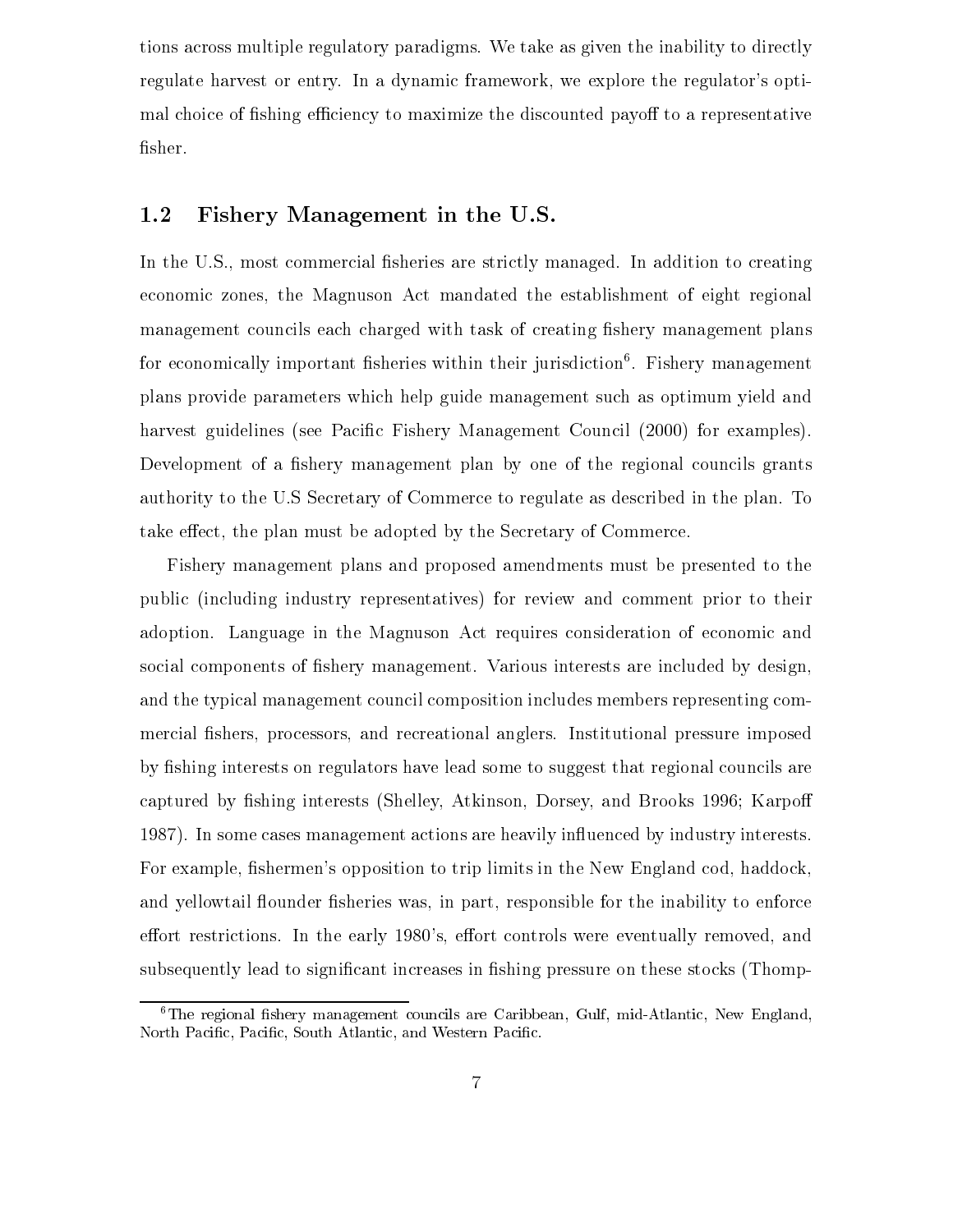son Jr. 2000).

Section 107 of the Sustainable Fisheries Act largely focuses on potential management council member's conflicts of interest; suggesting the importance of studying the influence of fishing interests in council policies. In reference to the conflict of interest provisions in the SFA, President Clinton voices concern that it "does not provide adequate protection against conflicts of interest on the part of members of the fishery management councils" (President of the United States 1996). This paper does not directly address the mechanism allowing industry capture of the regulator, but takes capture as a given. In this case, a captured regulator is in
uenced to act in the best interest of industry participants (by maximizing net present value to them), but allows free entry . One popular mechanism fishery regulators use to regulate entry is the individual fishing quota  $(IFQ)$ . However, the Sustainable Fisheries Act established a four year moratorium on new IFQ programs which ended in October, 2000, and is likely to be reinstituted.

Without the ability to control entry, the regulator achieves the legal requirements of the Magnuson Act and its amendments through manipulation of parameters of the shing technology, a common management practice in the U.S. and abroad. Clearly this will lead to a second-best outcome, with a lower payoff than could be achieved through effort restrictions. However the effect on dynamics and steady state of effort and fish stock are not obvious. This paper demonstrates that while the captured regulator's fishery has higher stock and higher effort than the open access equilibrium, there are zero rents, lower stock, and higher effort than the sole owner would optimally choose.

#### 2Model

The model begins with the Schaeffer model of a fishery in continuous time. Stock,  $X(t)$ , grows at rate  $f(X)$  (which we do not have to assume is quadratic), and is har-

<sup>7</sup>Dale Squires (through personal communication) notes that limited entry in the form of a simple moratorium and grandfathering in of "almost anybody" is increasingly the norm. He notes that this is consistent with our conjecture, since it is de facto regulated open access.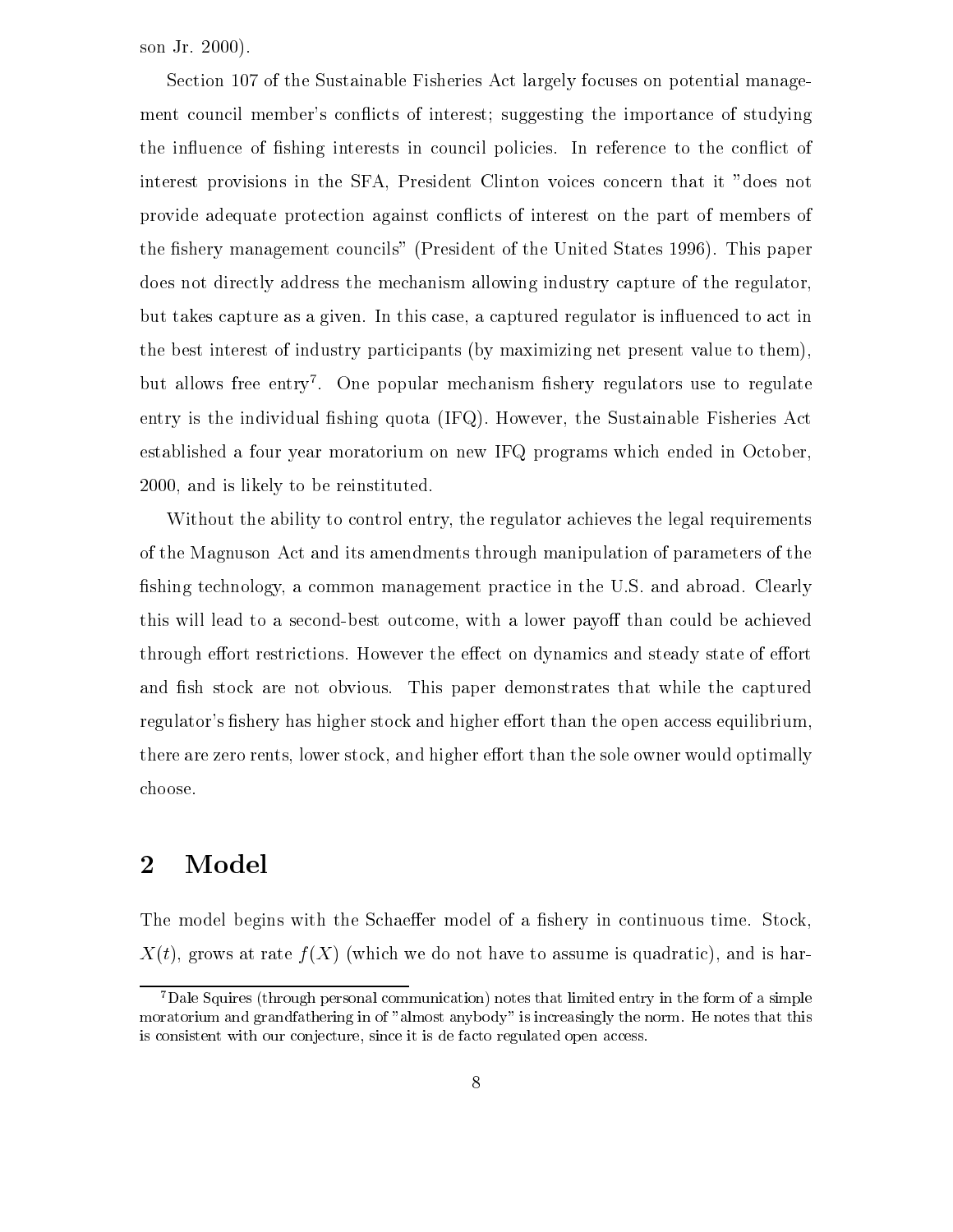vested at rate,  $h(t)$ . All of these variables are functions of time, though for notational simplicity we omit t. There are  $E$  boats and each boat catches  $kX$  fish per unit time, so  $h = kEX$ , where k measures the proportion of the stock harvested by each boat<sup>8</sup>. The growth of the stock is

$$
\dot{X} = f(X) - kEX.\tag{1}
$$

As in the open access model, boats enter in proportion to current individual profits". Price of fish  $p$  and costs per unit time per boat  $c$  are both constant. The constant of proportionality is  $\delta$ , which represents entering effort per dollar of profit instantaneously observed in the fishery. Thus the rate of change of the effort in this fishery is:

$$
\dot{E} = \delta(pkX - c). \tag{2}
$$

Implicit in this formulation is the assumption that boats currently participating in the fishery spend the same amount of time fishing, and therefore are homogeneous with respect to revenue and costs. Symmetric entry and exit rates are adopted for modeling convenience. The regulator acts in the interest of the representative fisher currently in the industry, and credibly continues to behave this way throughout time. The decision of whether to enter the industry, however, is made solely on the basis of current profits, i.e. potential entrants are myopic about profits.

In order to meet the goals of regulation, the fishery management agency can close part or all of the fishery for part or all of the season. It can also regulate the gear used, including the mesh size of the net, use of monolament nets, spacing of hooks,

 ${}^8$ The traditional bilinear form of harvest being proportional to the product of effort and stock can be generalized, though in the interest of minimizing algebraic clutter, we adhere to tradition. The simplest (and most benign) generalization is to allow  $h = kE\phi(X)$  for some function  $\phi(\cdot)$ , though a complete generalization of  $h = h(k, E, X)$  would significantly increase mathematical complexity (mostly because the objective would no longer be linear in  $k$ ), and would reduce tractability of results.

<sup>9</sup>We are currently working on extending this model to the much more complicated case of allowing rational expectations on the part of entrants. That is, we would let  $y(t)$  be the present value of profits to a representative fisher discounted to time t. Then  $\dot{E} = \delta y$  and we have an additional state equation:  $\dot{y} = p kX - c + ry$ . This is the case explored by Berck and Perloff (1984). Briefly, our preliminary analysis suggests that like the problem analyzed in this paper, the Hamiltonian is still linear in  $k$ , and the same stock size results in equilibrium. However, the short run dynamics are significantly complicated (as in Berck and Perloff).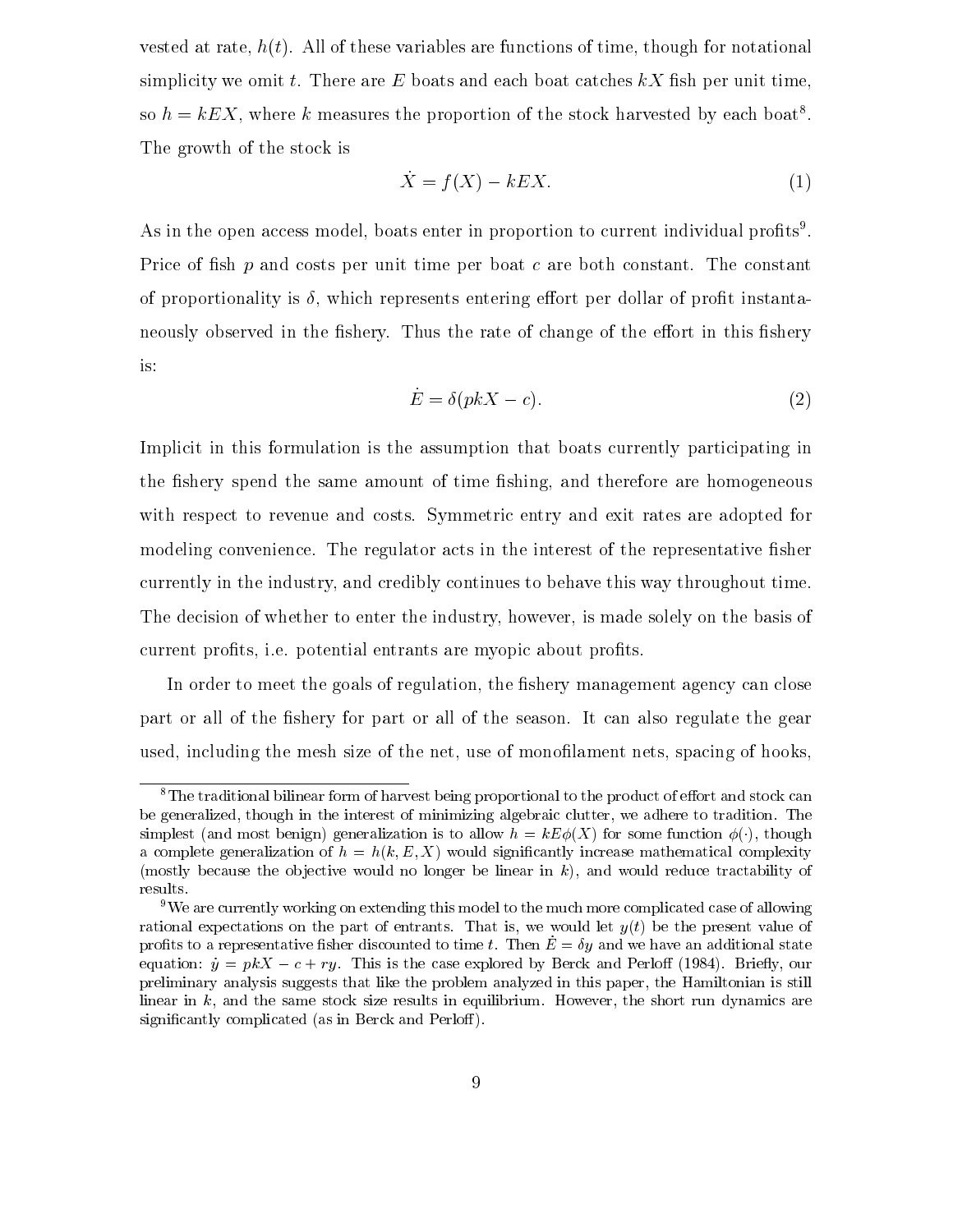horsepower of vessels, and so on. The policy instrument is the efficiency of fishing,  $k$ , allowing entry and exit to occur unregulated. Traditional models of fishery management take the "catchability coefficient" k as exogenously given. Without regulation, we assume fishers operate at the maximum efficiency allowed by their equipment,  $k$ . Here, we abstract from the exact form of regulation and model the regulation as the agency choosing technical efficiency,  $k(t) \in [\underline{k}, \overline{k}]$ . The captured agency maximizes the present value of future profits to the representative fisher discounted at rate,  $r$ , as follows:

$$
\max_{k(t)\in[\underline{k},\overline{k}]} \int_0^\infty e^{-rt}(pkX - c)dt\tag{3}
$$

subject to (1) and (2). The variables  $E, k$ , and  $X$  all vary through time.

The current value Hamiltonian for this problem is:

$$
H(X, E, k, \lambda, \gamma) = (1 + \delta \gamma)(pkX - c) + \lambda(f(X) - kEX).
$$
 (4)

The associated costate equations defining the shadow value of fish stock  $(\lambda)$  and the shadow value of effort  $(\gamma)$  as functions of time are:

$$
\dot{\gamma} - r\gamma = \lambda k X \tag{5}
$$

$$
\dot{\lambda} - r\lambda = -\lambda(f' - kE) - (1 + \delta\gamma)pk. \tag{6}
$$

The captured regulator seeks to choose the time path of  $k$  which maximizes the Hamiltonian. Since H is linear in k, a bang-bang solution is optimal, where  $\bar{k}$  or  $\underline{k}$  is chosen until the convergent path is reached, at which time  $k$  is set to be interior so that  $H_k = 0$ . Next, we describe the convergent path, and associated interior choice of  $k$ .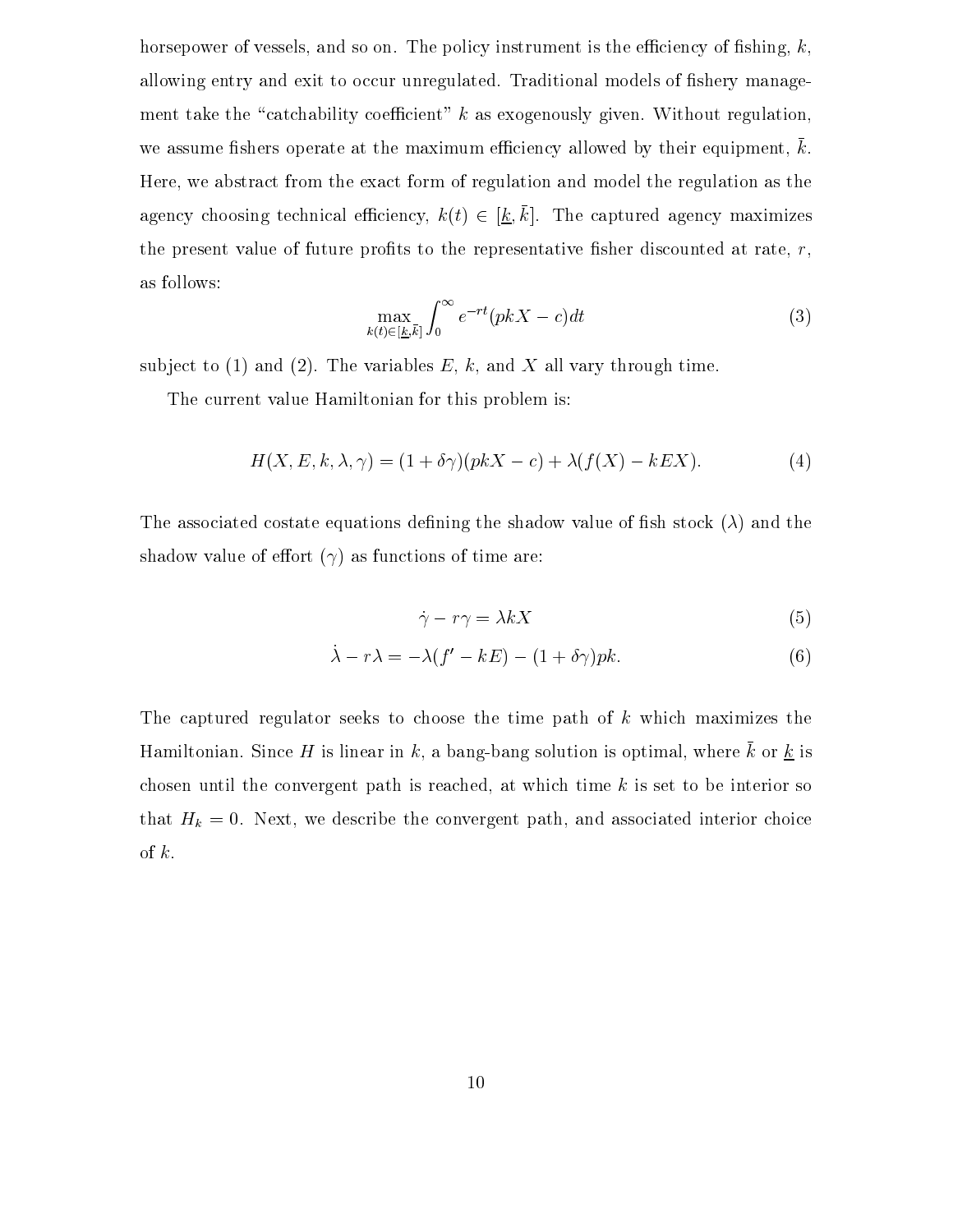#### 2.1The Singular Control

The singular control (where  $k$  is interior) is found by first finding where the derivative of  $H$  with respect to  $k$  vanishes,

$$
H_k = pX(1 + \delta \gamma) - \lambda EX = 0. \tag{7}
$$

Since H is linear in k, this expression defines a curve in  $X, E$  space. We solve (7) for  $\gamma$  as follows:

$$
\gamma = \frac{\lambda E}{\delta p} - \frac{1}{\delta} \tag{8}
$$

and substitute into the costate equation for  $\gamma$  to get

$$
\dot{\gamma} - r\gamma = \frac{\dot{\lambda}E + \lambda\dot{E}}{\delta p} - \frac{rE\lambda}{\delta p} + \frac{r}{\delta} = \lambda kX.
$$
\n(9)

Now we use the costate equation for  $\lambda$  and the state equation for E to solve for

$$
-\frac{\lambda f'E}{p\delta} - \frac{\lambda c}{p} + \frac{r}{\delta} = 0\tag{10}
$$

and differentiate and solve to get

$$
-\frac{\dot{\lambda}}{\lambda} = \frac{f''\dot{X}E + f'\dot{E}}{f'E + c\delta}.
$$
\n(11)

We substitute  $p(1 + \gamma \delta) = \lambda E$  (from  $H_k = 0$ ) into the state equation for  $\lambda$  to get

$$
-\frac{\dot{\lambda}}{\lambda} = f' - r.\tag{12}
$$

So, for a singular control,

$$
\frac{f''\dot{X}E + f'\dot{E}}{f'E + c\delta} = f' - r.
$$
\n(13)

This equation implicitly defines optimal fishing efficiency, from the perspective of the captured regulator. Substitutions for  $\dot{X}$  and  $\dot{E}$  and solving this expression for  $k^*$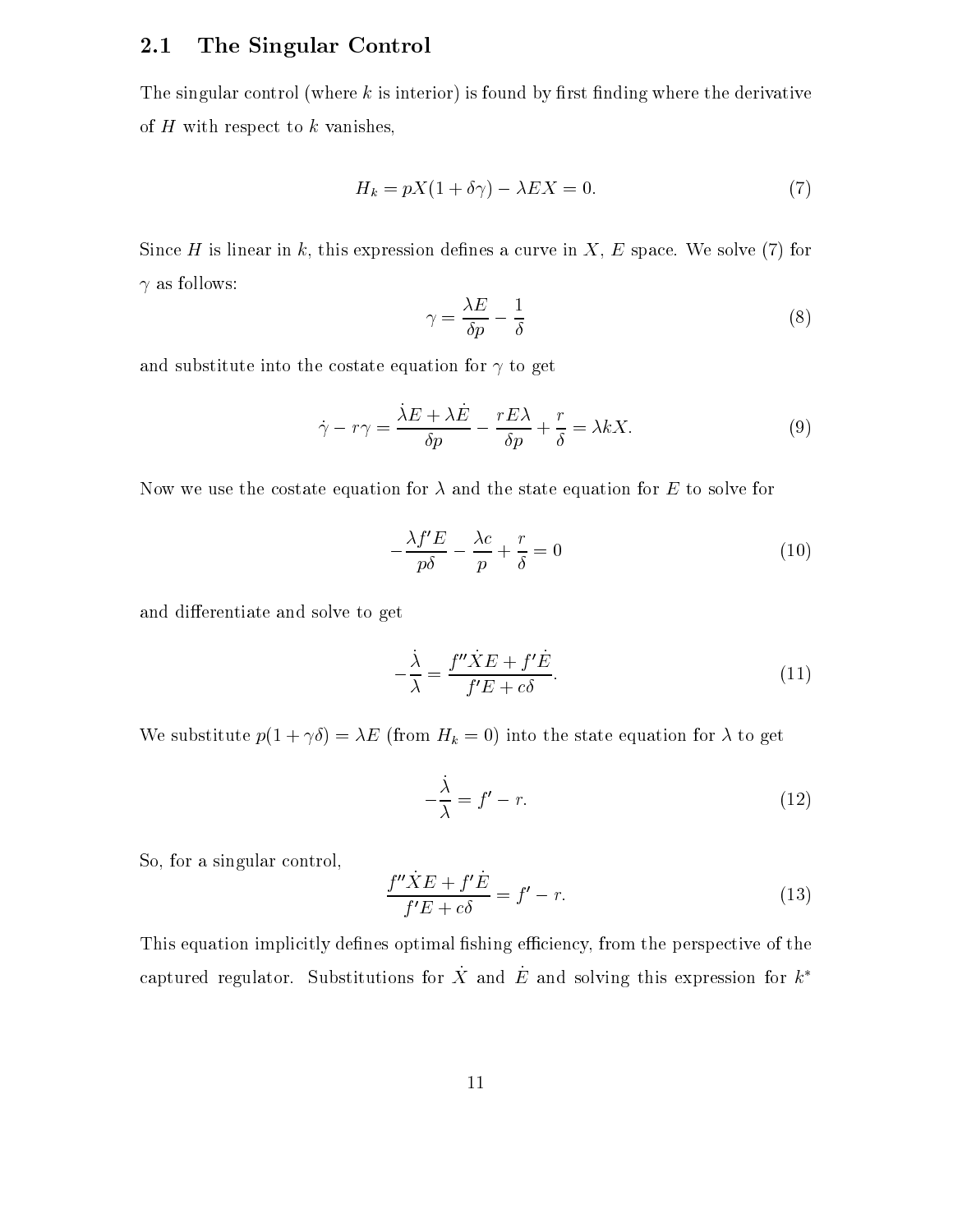gives the explicit closed-form solution

$$
k^* = \frac{f'E(f'-r) + 2f'\delta c - r\delta c - f f''E}{f'\delta pX - f''E^2X}.
$$
\n(14)

This equation gives the explicit solution for the singular control,  $k^*$  as a function of effort E and stock X at any time. A sufficient condition for  $k^* > 0$  is  $f' \geq r$ . The curve in x, E space traced by the points where X, E, and  $k^*(X, E)$  are such that  $H_k = 0$  is the convergent path about the equilibrium for this system.

### 3Steady State and Dynamics

Setting the time derivative of  $\lambda$  equal to zero and substituting as before from  $H_k = 0$ yields  $f'(\Lambda_{ss}) = r$ . Since E must be zero in a steady state,  $k_{ss} = \frac{1}{p\overline{\Lambda}_{ss}}$ . From  $\Lambda = 0$ ,  $E_{ss} = \frac{N\sqrt{N}}{c}$ .  $H_k = 0$  and  $\gamma = 0$  are two equations for  $\lambda$  and  $\gamma$  with solution

$$
\lambda = \frac{prc}{c^2 \delta + f(X_{ss})pr} \tag{15}
$$

$$
\gamma = \frac{-rc^2}{c^2 \delta + f(X_{ss})pr}.\tag{16}
$$

Note that  $\lim_{t\to\infty} e^{-rt}\gamma = \lim_{t\to\infty} e^{-rt}\lambda = 0$ . This demonstrates that there is a steady state solution for  $X, k$ , and  $E$  that satisfies the necessary conditions and also satisfies the transversality condition (Michel 1982). For this to be a steady state it must be that  $\underline{k} < k_{ss} < \overline{k}$  and it is assumed that this is the case.

Most fishery growth models assume  $f(0) = 0$ . In this model, this implies that there is an  $\dot{X} = 0$  nullcline at  $X = 0$ . This may give rise to an alternative steady state at  $X = 0$ ,  $E = 0$  (since, when  $X = 0$ ,  $\dot{E} = -\delta c < 0$ ). Thus, if the prescribed  $k^*(X, E)$  policy is followed, we will either end up at a stock level of 0 or a stock level where  $f'(X_{ss}) = r$ . The optimal stock level is the interior solution, but the feasibility of attaining that level is determined by parameters of the model, as shown in the next section.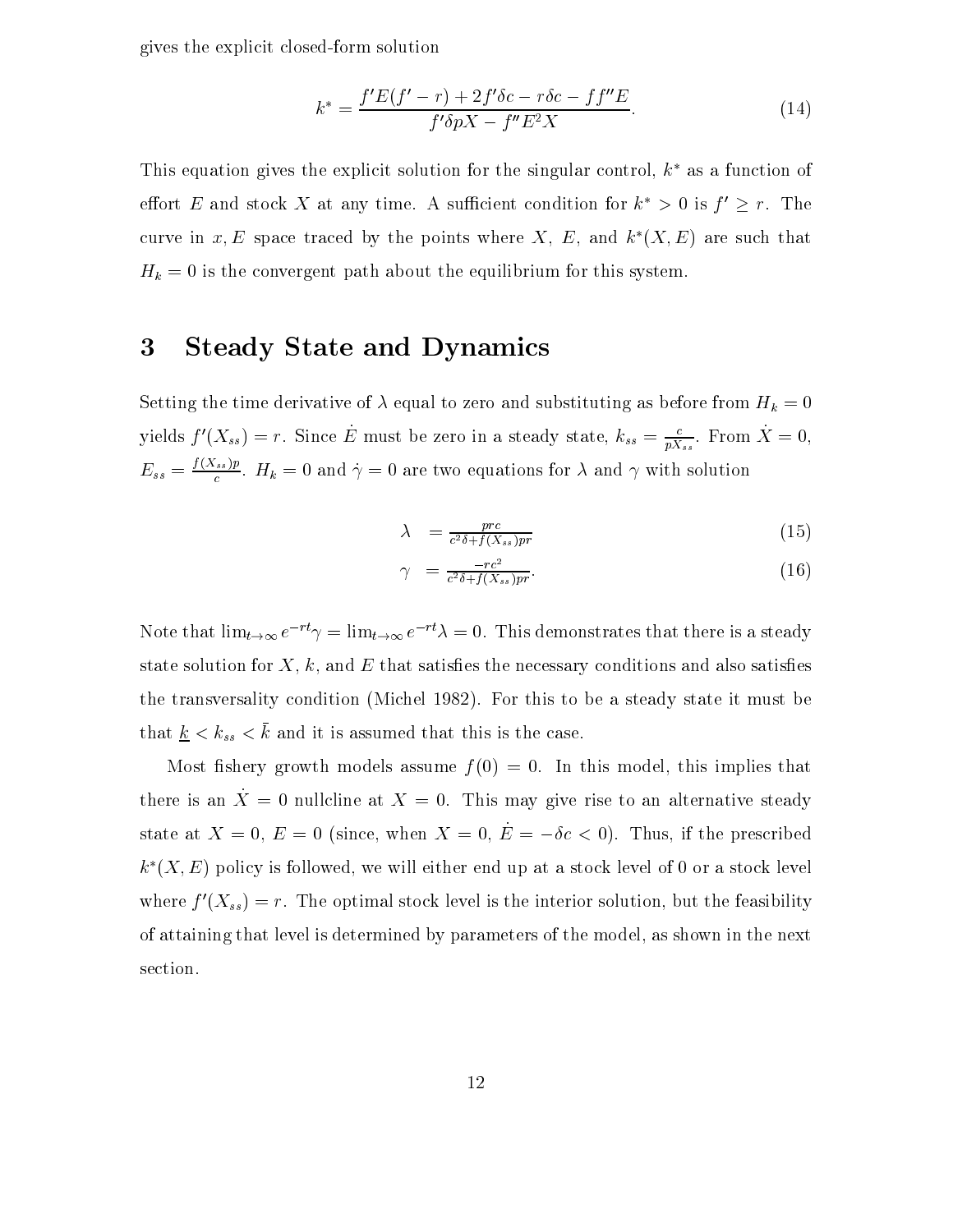#### 3.1Near Equilibrium Dynamics

Phase plane analysis can be used to describe the dynamics of this system in the vicinity of the steady state identified above. We will produce a two dimensional plot of the state variables,  $E$  and  $\Lambda$  , with the optimal control,  $\kappa$  -implicitly defined  $\Box$  . To facilitate this analysis, we make use of equation (13), the equation which implicitly describes the optimal iishing emiclency,  $\kappa$  . Rewritten, this equation is as follows:

$$
f''\dot{X}E + f'\dot{E} = (f'-r)(f'E + c\delta).
$$

Using this "fundamental equation", we find  $\frac{a\kappa}{dE} \equiv k_E^*$  and  $\frac{a\kappa}{dX} \equiv k_X^*$  near the steady state. We obtain the following result:

$$
k_E^* = \frac{f''EXk}{f'\delta pX - f''E^2X} \quad < 0 \tag{17}
$$

$$
k_X^* = \frac{f''(c\delta + E^2k) - f'\delta pk}{X(f'\delta p - E^2 f'')} < 0. \tag{18}
$$

These equations hold at the steady state, where  $\dot{X} = \dot{E} = \dot{k} = 0$ .

The slopes of the  $\dot{E} = 0$  and  $\dot{X} = 0$  nullclines near the steady state are given as follows:

$$
\left. \frac{dE}{dX} \right|_{\dot{X}=0} = \frac{f' - E(k_X X + k)}{X(k_E E + k)} \tag{19}
$$

$$
\left. \frac{dE}{dX} \right|_{\dot{E}=0} = \frac{-(k_X X + k)}{X k_E}.
$$
\n(20)

To sign these slopes, we need to determine the sign of  $k_X X + k$  and  $X(k_E E + k)$ . We obtain the following:

$$
k_X X + k = \frac{f''(c\delta + E^2 k) - f'\delta p k + k(f'\delta p - E^2 f'')}{f'\delta p - E^2 f''} = \frac{f''c\delta}{f'\delta p - E^2 f''} < 0 \tag{21}
$$

$$
X(k_E E + k) = \frac{k(X E^2 f'' + X f' \delta p - X E^2 f'')}{f' \delta p - E^2 f''} > 0.
$$
 (22)

 $\cdot$  Adjustment of the costate variables is accounted for in the derivation of  $\kappa$  . This permits investigation of stability in only two dimensions (as opposed to four).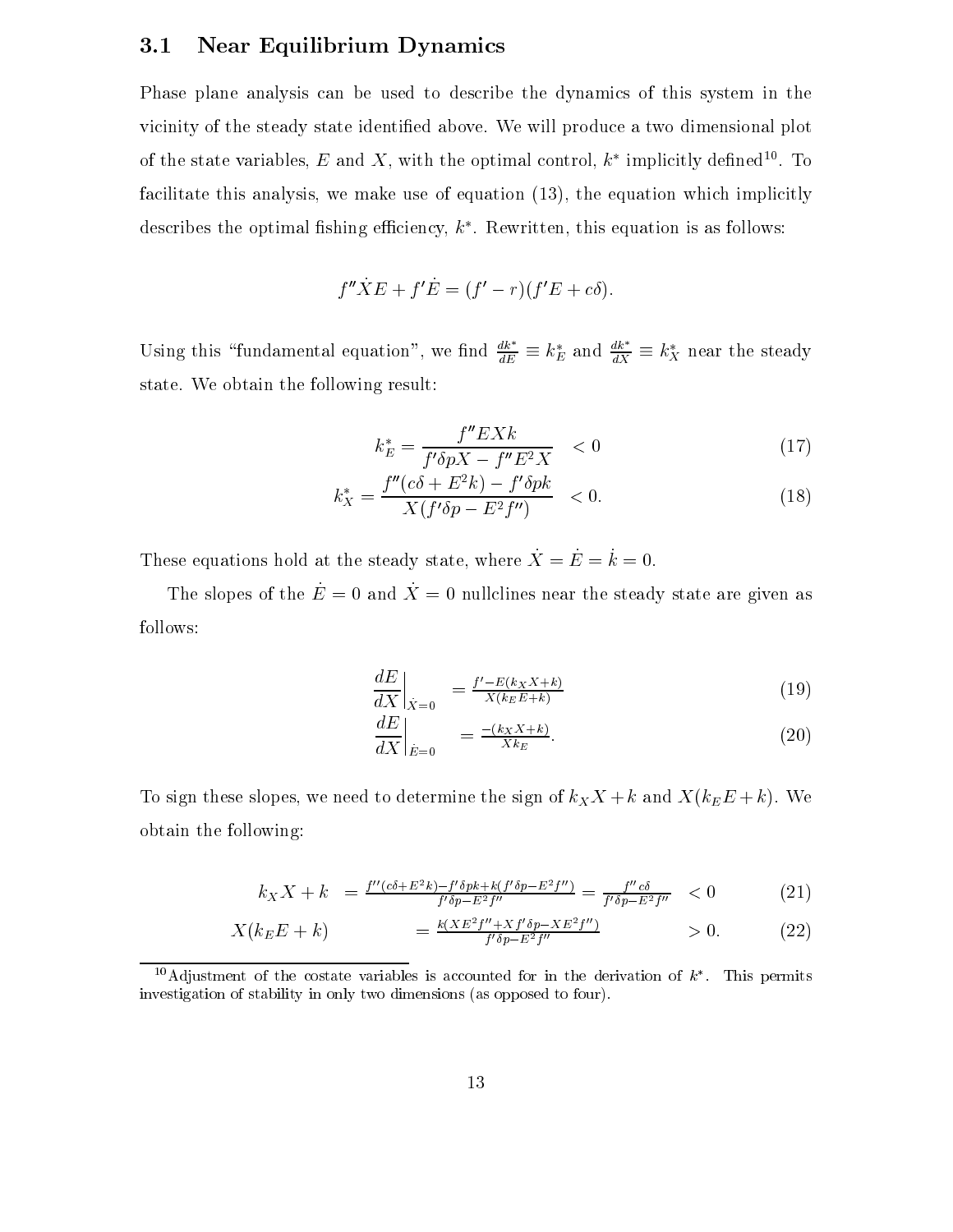This unambiguously gives the signs of the slopes of the nullclines near the steady state as follows:

$$
\left. \frac{dE}{dX} \right|_{\dot{X}=0} > 0 \tag{23}
$$

$$
\left. \frac{dE}{dX} \right|_{\dot{E}=0} < 0 \tag{24}
$$

Thus, near the steady state the  $\dot{X} = 0$  nullcline slopes up while the  $\dot{E} = 0$  nullcline slopes down.

In the vicinity of the steady state this system has four isosectors (see Figure 1). Let I1 be the isosector below  $\dot{E} = 0$  and above  $\dot{X} = 0$ , and let I2, I3, and I4 be the remaining isosectors (clockwise from  $I1$ , respectively). Then isosectors  $I1$  and  $I3$ are terminal isosectors since once the stock/effort system is in one of these sectors, it cannot escape (without further manipulation of  $k$ ).

Stability of the steady state is determined by computing the eigenvalues of the Jacobian (matrix of first partial derivatives) evaluated at the steady state. The Jacobian,  $A$ , is given by

$$
A = \begin{bmatrix} \frac{\partial \dot{X}}{\partial X} & \frac{\partial \dot{X}}{\partial E} \\ \frac{\partial \dot{E}}{\partial X} & \frac{\partial \dot{E}}{\partial E} \end{bmatrix} = \begin{bmatrix} f' - E(k_X X + k) & -X(k_E E + k) \\ \delta p(k_X X + k) & \delta p X k_E \end{bmatrix} = \begin{bmatrix} + & - \\ - & - \end{bmatrix} . \tag{25}
$$

The determinant of A is negative  $(|A| < 0)$ , so there is one positive, and one negative eigenvalue of this system. The steady state is therefore a saddle point with a convergent path of dimension one in  $\{X, E\}$  space. The slope of this convergent path is given by the eigenvector associated with the negative eigenvalue. Directional arrows reveal that the slope of the convergent path is positive. A picture of this system near the steady state is given in Figure 1. In the figure, the convergent lies in sectors  $I2$ and I4.

#### 3.2Non-Equilibrium Dynamics

Figure 1 demonstrates the optimal dynamics toward the steady state along the convergent path. But, what if the system starts out off of the one-dimensional convergent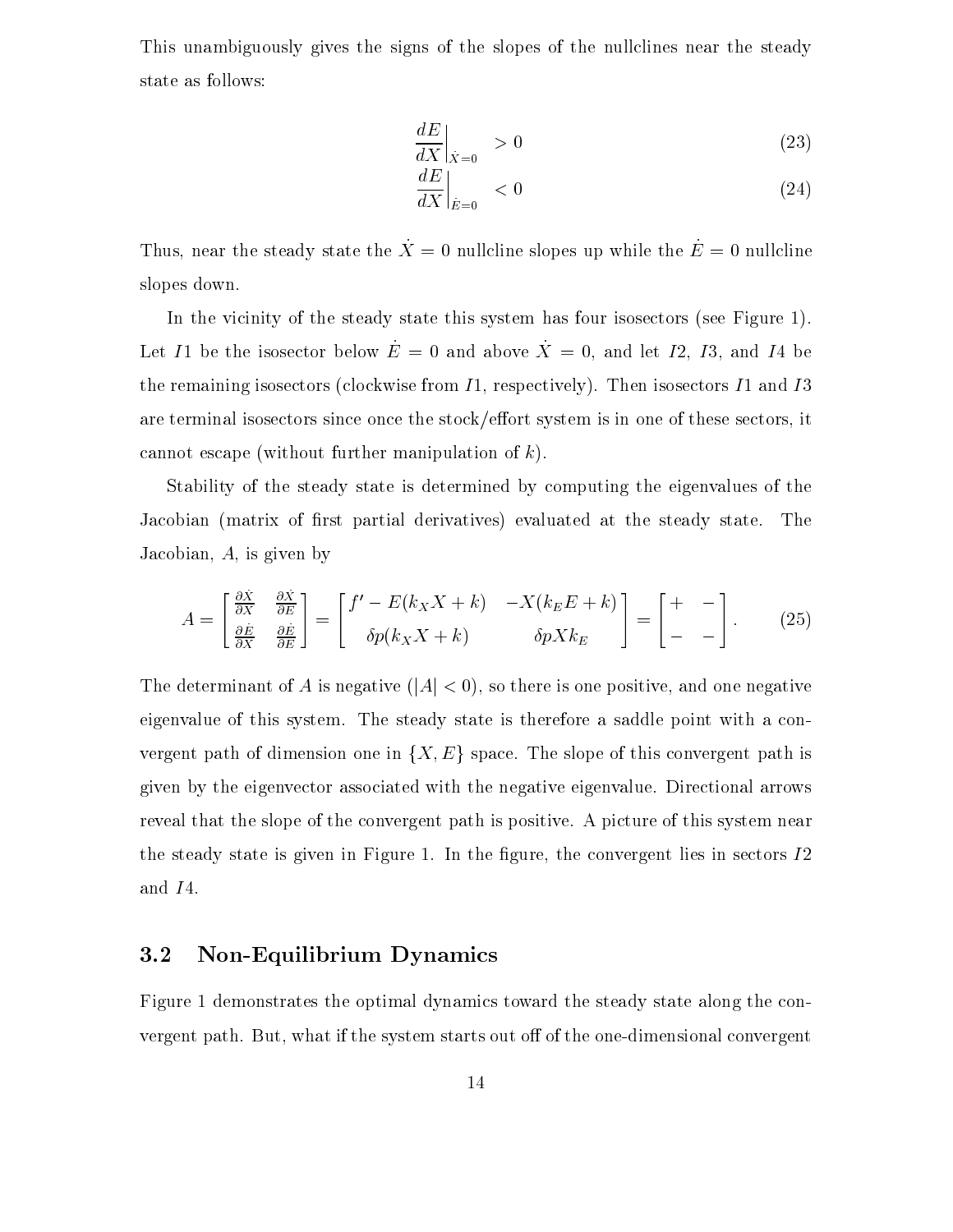

Figure 1: Nullclines for the captured fishery model in  $\{X, E\}$  space with implicit optimal fishing efficiency,  $k^*(X, E)$ . This is a saddle point equilibrium where the convergent path is of dimension one with positive slope, represented by the dotted line.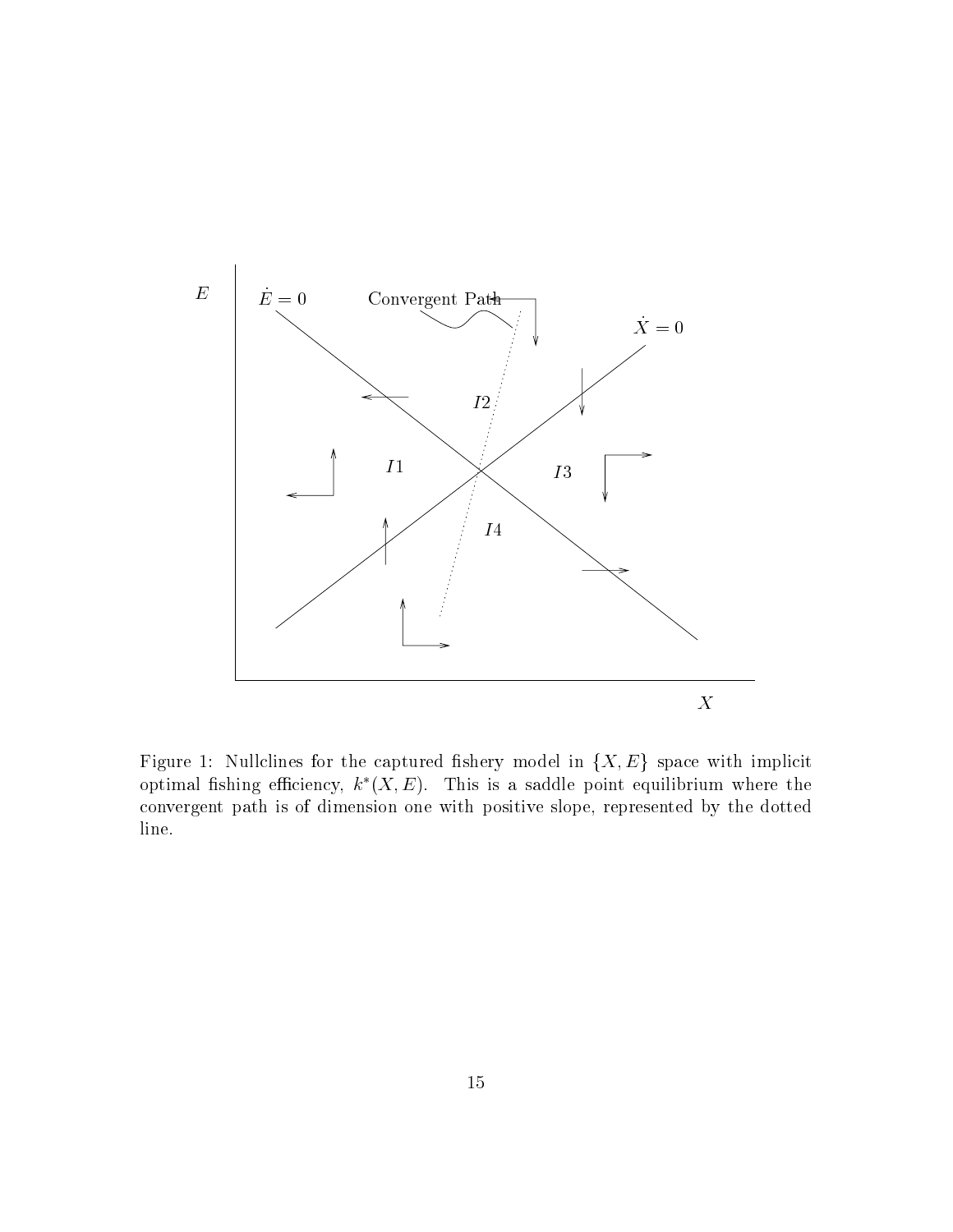path (given by the dotted line in Figure 1)? In that case, k should be set to intersect the convergent path as rapidly as possible. From equation (7) the slope of the Hamiltonian with respect to E is negative. Thus, if we move up (left) of the convergent path, we maximize the Hamiltonian by choosing the smallest possible control,  $\underline{k}$ . On the other hand, since the Hamiltonian is increasing in  $k$  below (right) of the convergent path, we should choose the largest possible control,  $\bar{k}$  to hit the convergent path as quickly as possible.

When the regulator chooses an extreme control  $(k \text{ or } \bar{k})$ , the dynamics are identical to those of the open access fishery. The dynamics are given by the differential equations

$$
\dot{X} = f(X) - \tilde{k}EX
$$
\n(26)

$$
\dot{E} = \delta(p\tilde{k}X - c) \tag{27}
$$

where  $\tilde{k}$  is a fixed catchability (either <u>k</u> or  $\bar{k}$  in the captured regulator's case). The steady state of this system is  $X = \frac{1}{pk}$  and  $E = \frac{1}{kX}$  and the Jacobian,  $B$ , is given by

$$
B = \begin{bmatrix} f' - \tilde{k}E & -\tilde{k}X \\ \delta p\tilde{k} & 0 \end{bmatrix}.
$$
 (28)

The Jacobian  $B$  has a positive determinant. The trace of  $B$  is negative provided  $\frac{f(X)}{X}$  >  $f'(X)$ , guaranteeing an asymptotically stable steady state... Comparative statics on the steady state reveal  $\frac{d}{dk} < 0$ . That is, in an open access fishery, an increase in fishing efficiency tends to decrease the equilibrium fish stock.

The optimal policy for the captured fishery is qualitatively summarized as follows: When effort is low and the stock is high (i.e. to the right of the dotted line in figure 1), the regulator should set  $k = \bar{k}$ . Alternatively, when effort is high and the stock is low (to the left of the dotted line), the regulator should set  $k = k$ . These actions move the system towards the dotted line (through entry/exit and changes in stock

 $11$ The condition requires the average growth rate to exceed the marginal growth rate. For example, the condition holds for the logistic growth function.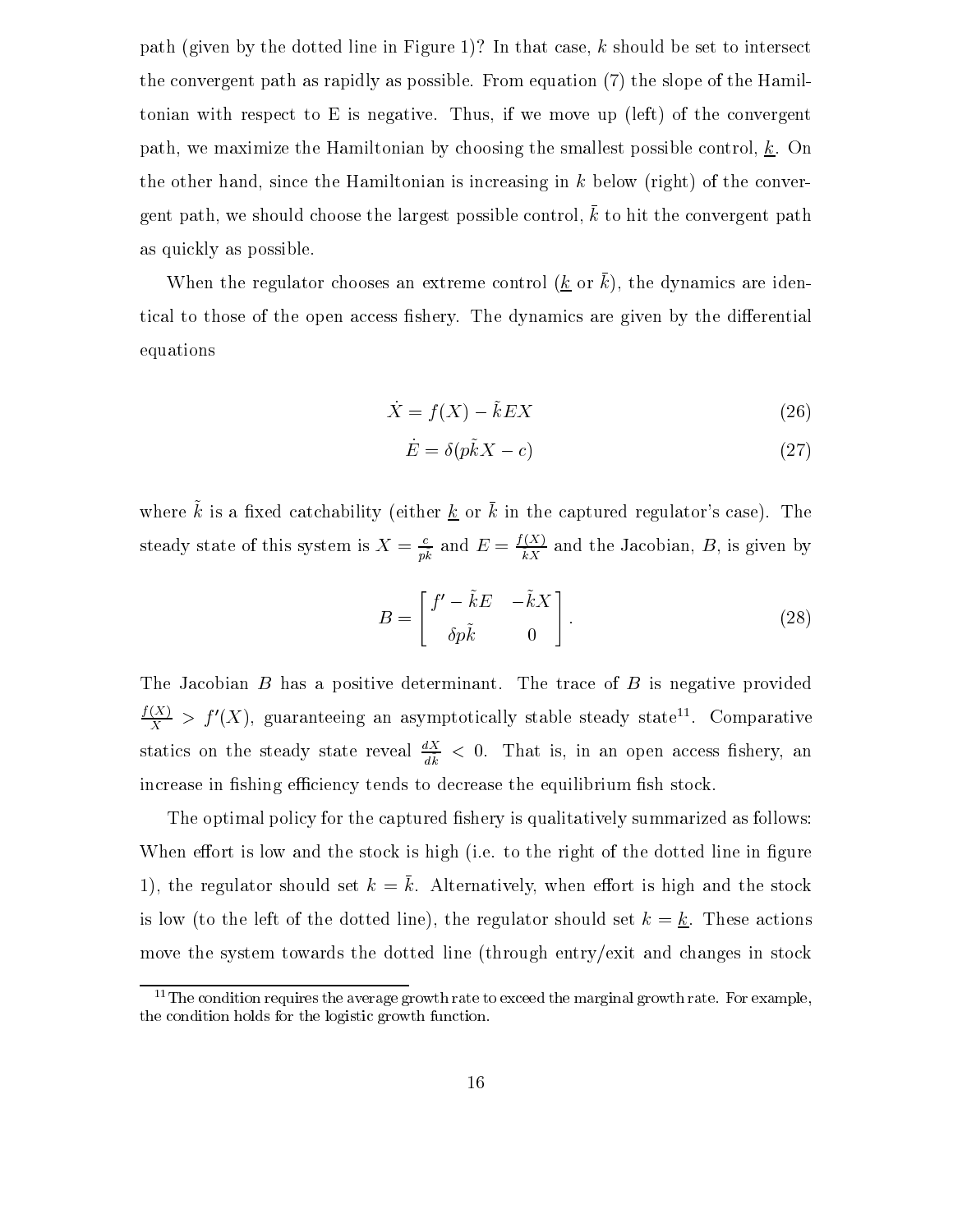size) as quickly as possible. Once the convergent path is reached, an intermediate level of efficiency is set (according to equation 14), eventually driving the system to steady state. We now turn to a comparison between the captured regulator (who controls fishing efficiency) and the sole owner (who controls effort).

#### 4Captured Regulator Versus the Optimum

How does the captured regulator's fishery compare to the optimum? Overfishing is judged relative to the optimal case of the sole owner who chooses effort while enjoying the largest possible catchability (emiclency),  $\kappa$   $\;$  . The sole owner solves

$$
\max_{E(t) \in [\underline{E}, \bar{E}]} \int_0^\infty e^{-rt} E(p\bar{k}X - c) dt \tag{29}
$$

$$
s.t. \quad \dot{X} = f(X) - \bar{k}EX. \tag{30}
$$

The steady state stock for the sole owner is given implicitly by

$$
f'(X_{ss}^S) = r - \bar{k}E_{ss}^S(\frac{c}{p\bar{k}X_{ss}^S - c}) < r \tag{31}
$$

where superscript  $S$  refers to the sole owner. Unlike the captured regulator who chooses catchability  $(k)$  to maximize his Hamiltonian (which is linear in k), the sole owner faces a Hammonian linear in her control,  $E$ , and chooses  $E$ , the highest level of enort possible, if  $A \leq A_{ss}^s$  and chooses  $\underline{E}$  if  $A \geq A_{ss}^s$ . When the stock gets to the point where  $\Lambda = \Lambda_{ss}$ , the regulator immediately adjusts  $E = E_{ss}$ , and maintains the steady state at that level.

Unlike the captured regulator, the sole owner's solution accounts for the all costs. As this effect increases (higher  $c$ ), the optimal stock level for the sole owner increases,  $\frac{\partial X_{ss}^*}{\partial c} > 0$ . Not so for the captured regulator, however. The inequality in (31) holds because  $p\bar{k}X > c$ . By the concavity of  $f(X)$  we observe that the steady state value

<sup>&</sup>lt;sup>12</sup>Positive effort cost,  $c > 0$ , makes it more cost effective for the sole owner to achieve a given harvest with high k and low E rather than achieving the same harvest with low k and high E. If costs are negligible, either effort or fishing efficiency could be controlled.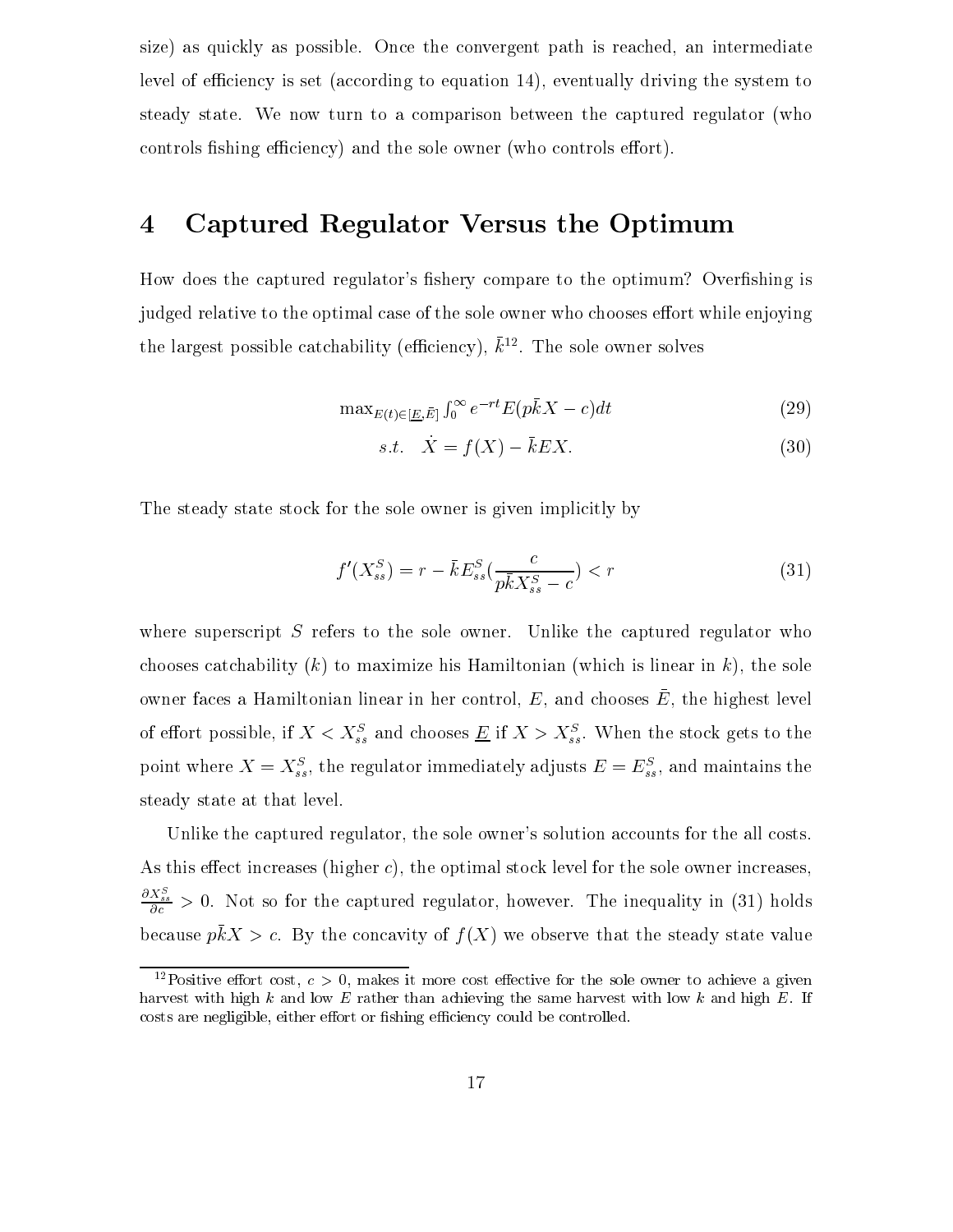of stock for the captured regulator is unambiguously smaller than that of the sole owner. When effort costs are zero  $(c = 0)$ , the two steady states are identical.

What about the steady state level of effort under the two scenarios? A sufficient condition for the steady state level of effort for the captured regulator to be larger than that of the sole owner is the following:

$$
\frac{d\frac{f(x)}{x}}{dx} < 0.\tag{32}
$$

That is, the stock grows at a slower percentage rate for higher stocks than for lower stocks. This condition is satisfied by many growth functions, including the logistic. Since  $X_{ss}^S > X_{ss}^C$ , by (32) we have,  $\frac{I(X_{ss}^S)}{X_{ss}^S} < \frac{I(X_{ss}^S)}{X_{ss}^C}$ . We also know  $k > k_{ss}^*$ . Thus,  $E_{ss}^+$   $\lt E_{ss}^-$ . In the steady state, the captured regulator allows greater enort, reduces the stock to a lower level, and impose lower harvest efficiency than the sole owner. These relationships between steady state values of  $X, E$ , and k under open access, the captured regulator, and the sole owner are shown in the following table:

|                                                         |    | Variable   Open Access                            | Captured Fishery                    | Sole Owner                                |
|---------------------------------------------------------|----|---------------------------------------------------|-------------------------------------|-------------------------------------------|
|                                                         |    | $\overline{pk}$                                   | $f'(X) = r$ or $x = \frac{c}{pk^*}$ | $f'(X) = r - \frac{cf(X)}{X(p\bar{k}-c)}$ |
|                                                         | E  | $\frac{f(X)p}{c}$ or $\frac{f(X)}{\overline{k}X}$ | f(X)p                               | $\frac{f(X)}{\bar{k}X}$                   |
|                                                         | K, |                                                   | $k < k^* < \bar{k}$                 | $\boldsymbol{k}$                          |
| $1.75\pm0.04$ . $10^{11}$<br>$\cdots$ $\cdots$ $\cdots$ |    |                                                   |                                     |                                           |

And  $A^{\perp\perp} \leq A^{\perp} \leq A^{\perp}$ , and  $E^{\perp} \leq E^{\perp\perp} \leq E^{\perp}$  where superscripts stand for open access  $(OA)$ , captured  $(C)$ , and sole owner  $(S)$ .

## 5Example

To briefly illustrate the dynamics of this model, we develop an example based on the familiar logistic growth model of a fishery. The growth rate in the absence of harvest is

$$
f(X) = gX(1 - \frac{X}{K})
$$
\n(33)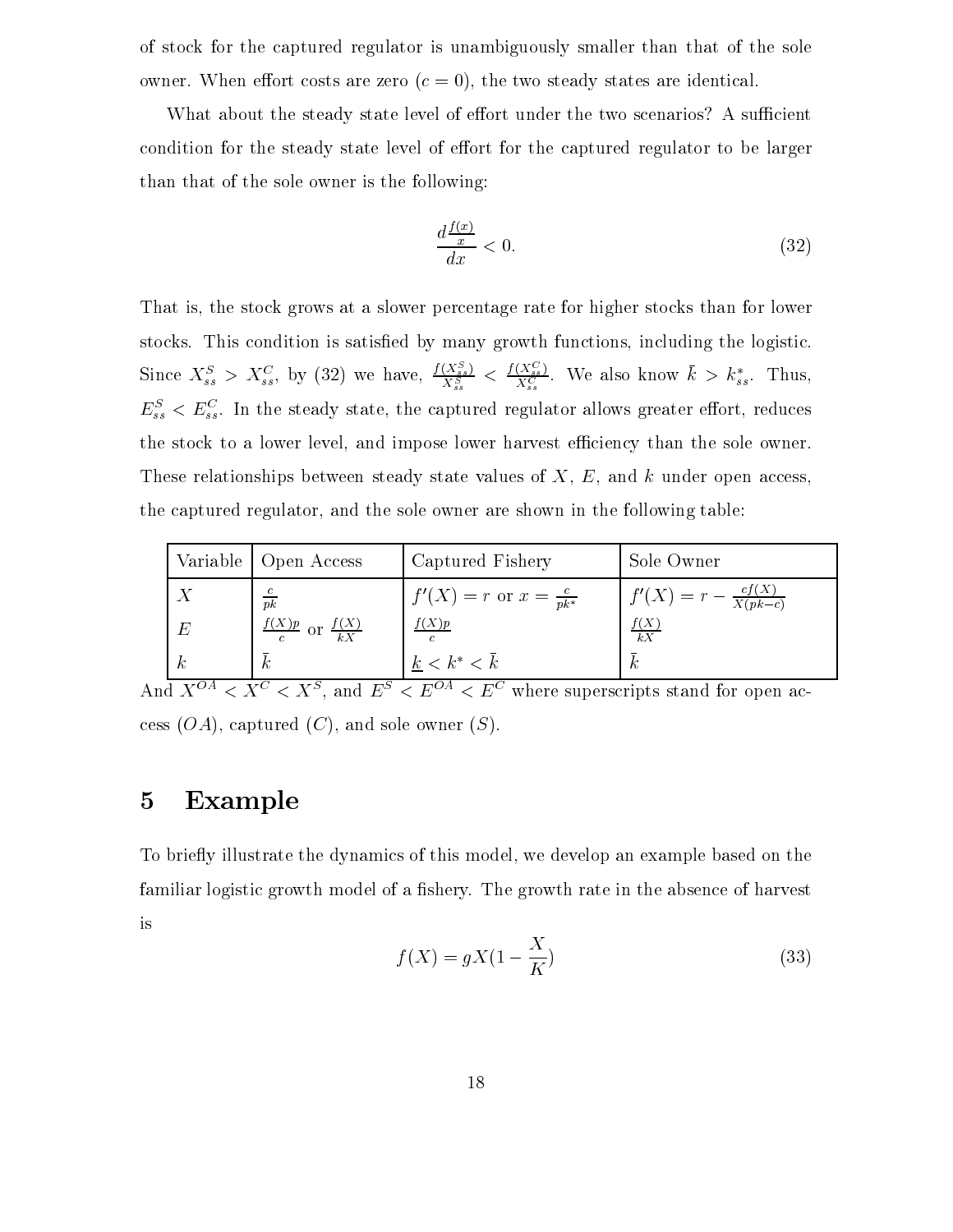where g is the intrinsic growth rate and  $K$  is the carrying capacity of the stock. The parameter choices are made for illustrative purposes and are not intended to represent any particular fishery. Parameter values used in this example are given in the table below.

| Parameter       | Description                   | Value                |
|-----------------|-------------------------------|----------------------|
| $\mathcal{T}$   | discount rate                 | 0.05                 |
| $\mathcal{p}$   | price                         | 30                   |
| $\mathcal{C}$   | cost parameter                | $\overline{5}$       |
| $\delta$        | entry rate (per profit)       | .5                   |
| K               | carrying capacity             | 100                  |
| $\mathfrak{g}$  | intrinsic growth rate         | $\cdot$ <sup>2</sup> |
| $\bar{k}$       | maximum fishing efficiency    | .007                 |
| $\underline{k}$ | minimum fishing efficiency    | .0033                |
| $\bar{E}$       | maximum effort for sole owner | 55                   |
| $\overline{E}$  | minimum effort for sole owner | 5                    |

Figure 2 depicts the dynamics of all three models given the above parameter values, and two different starting points. The "good" starting state is indicated by a circle, with high stock and low effort. The "bad" starting state is indicated by a square and has low stock and high effort. The remainder of this section compares the dynamics of each of model starting from each of the two starting states.

As explained above, the sole owner has an objective which is linear in her control, effort. If she finds herself in the  $\{g^{good}_{bad}\}$  state, she maximizes rents by setting  $\{E\over E\}$ , represented by the dotted lines in Figure 2.Following this strategy, the sole owner eventually reaches a stock/effort level given by the diamond in the figure, with high stock and low effort.

The consequences of open access are easily seen by comparing the solely owned fishery with the fishery owned by nobody. With open access, dynamics and the eventual steady state depend upon the fishing efficiency parameter,  $k$ , which is fixed. When  $k = k$  and the starting state is bad, effort drops leading to an increase in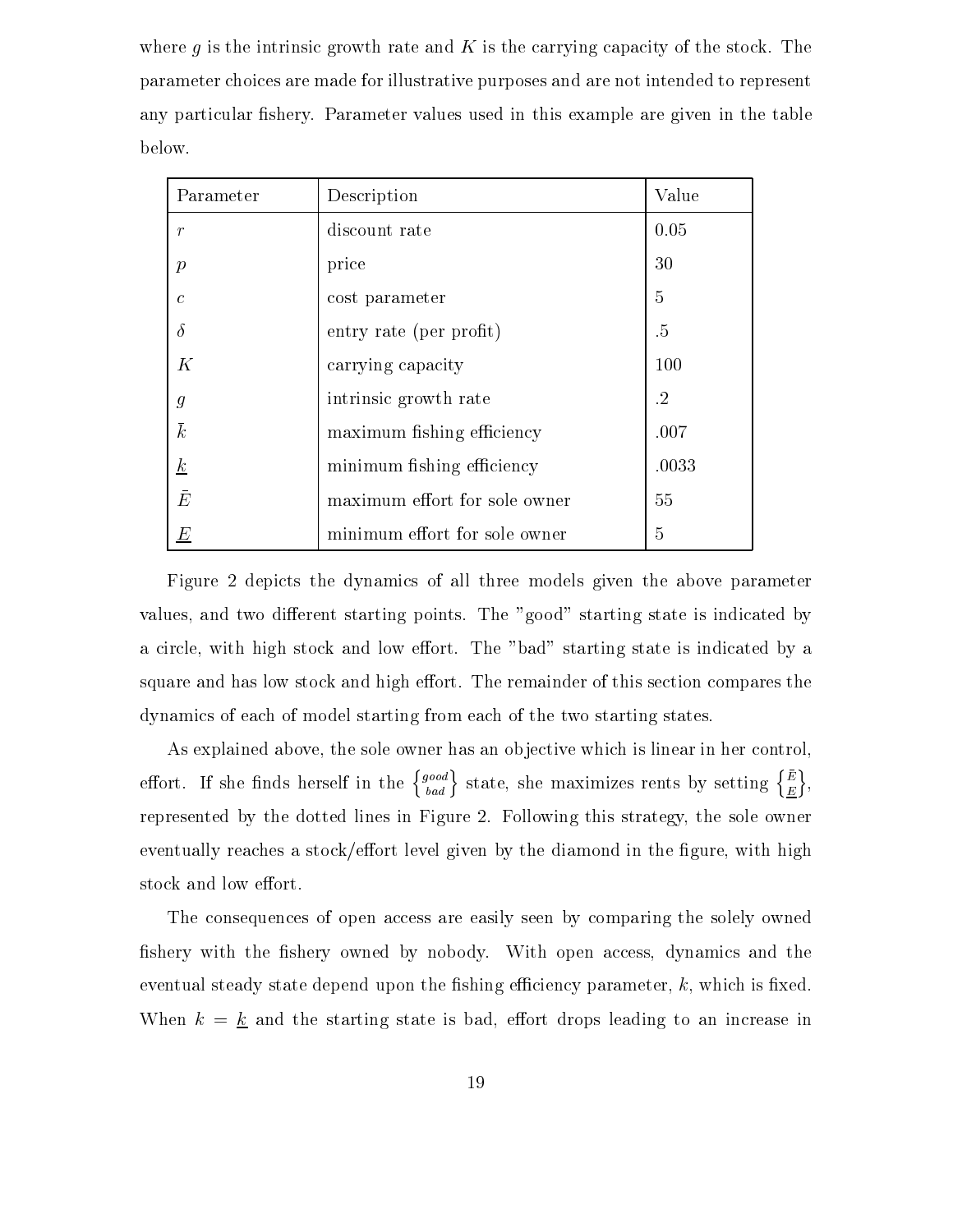the stock size, dynamics graphed by the dashed path. One the other hand, if the starting state is good, and if  $k = \bar{k}$ , the dash-dot path is followed. For the parameter values chosen here, both open access steady states (depending on which value of k was assumed) have higher effort, and lower stock than the sole owner steady state. In fact, this relationship holds true regardless of parameter values.

The final case to be graphically explored by Figure 2, is that of the captured regulator. Recall that the optimal policy of the captured regulator is to set  $k$  equal to k or  $\bar{k}$  for some time, and then to adjust k to reach the steady state along the convergent path13 . In the gure, if the captured regulator starts in the good state, he optimally follows the dash-dot line by setting  $k = \overline{k}$ , following the dash-dot path, reducing the stock size, and increasing the effort level until the convergent path (solid line) is hit. Efficiency k is then chosen at an interior level until the steady state  $(*)$ is reached. Similarly, starting in the bad state,  $k$  is set to its lowest value, allowing stock to rebound, and causing exit in the industry, until the convergent path is hit. Efficiency is then adjusted to reach the steady state.

One interesting observation about the captured regulator's management in this example is that the effort is non-monotonic. That is, starting from the "bad" state, the initially high effort is driven down below the steady state level, and is eventually encouraged back up by slackening restrictions on  $k$ . Starting from the "good" state,  $k$  is set so low that fishers enter the industry, driving down stock. But they enter so fast that some are eventually driven out by decreases in  $k$  along the convergent path

 $\ddot{\phantom{a}}$ 

<sup>&</sup>lt;sup>13</sup>The convergent path is found by numerically calculating the eigenvector associated with the negative eigenvalue of the Jacobian evaluated at the steady state. Differential equations for X and  $E$  along with the definition  $\kappa$  ( $\Lambda, E$ ) are used to trace out the convergent path from a small perturbation away from the steady state, along the obtained eigenvector. Dynamics for the sole owner and open access fisheries are superimposed on the same graph. All figures and numerical calculations are done in MATLAB.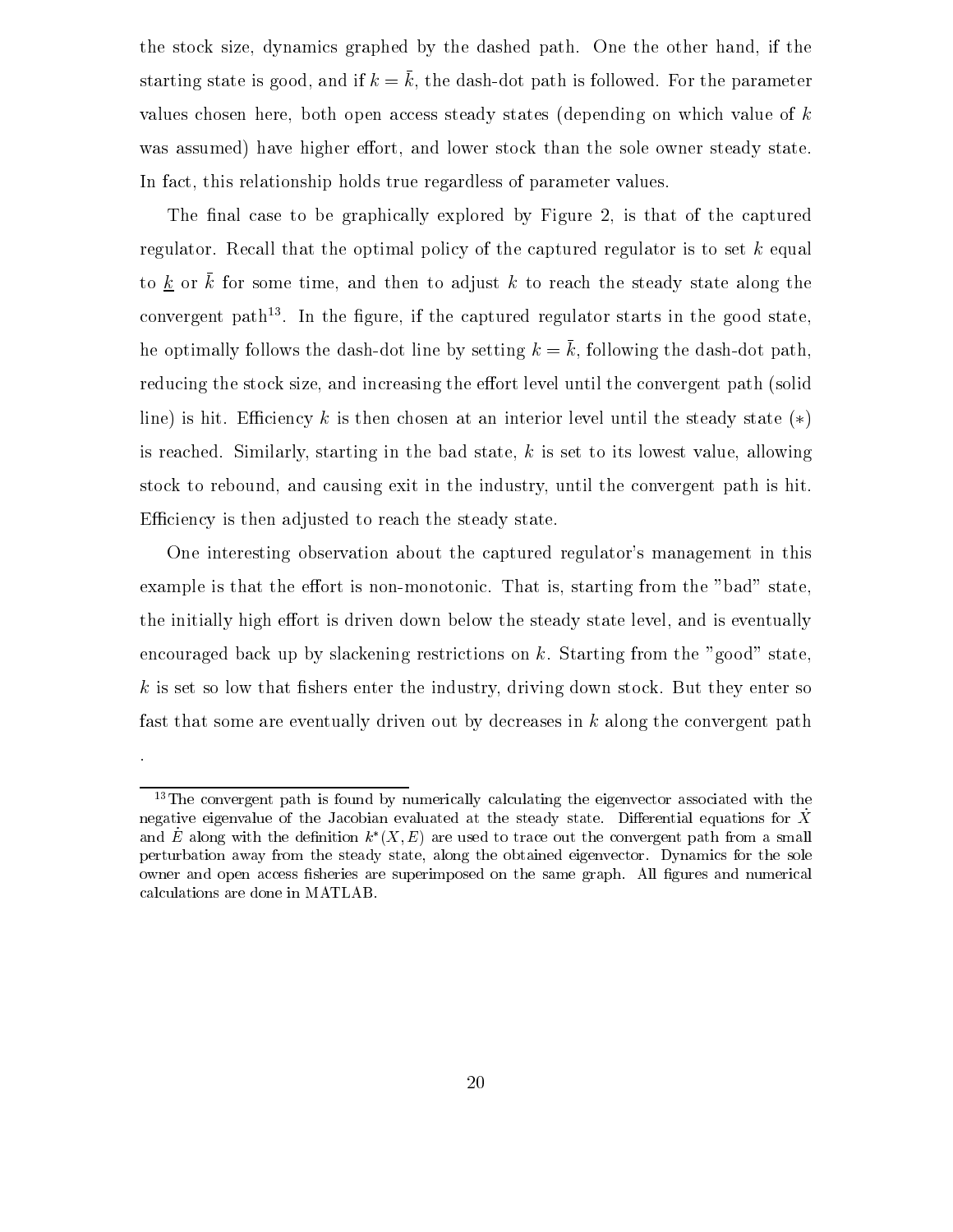

Figure 2: Dynamics of all three models, starting from "good" (circle) and "bad" (square) states. (1) Starting from either state, the sole owner chooses either  $E = E$ or  $E = E$ , following the dotted graph to the sole owner steady state given by the diamond. (2) In the open access model, an oscillatory route is followed to steady state. Starting from the "good" state and if  $k = \overline{k}$ , the open access model moves according to the dash-dot graph. Starting from the "bad" state and if  $k = k$ , the open access model moves according to the dash graph. (3) Starting from the "good" state, the captured regulator follows the path of the open access model with  $k = k$ until the convergent path (solid line) is reached. Starting from the "bad" state, the captured regulator follows the open access path with  $k = k$  until the convergent path is reached. Once the convergent path is reached, the captured regulator sets intermediate levels of fishing efficiency,  $k$ , and moves along the convergent path to the steady state (given by the  $\ast$ ).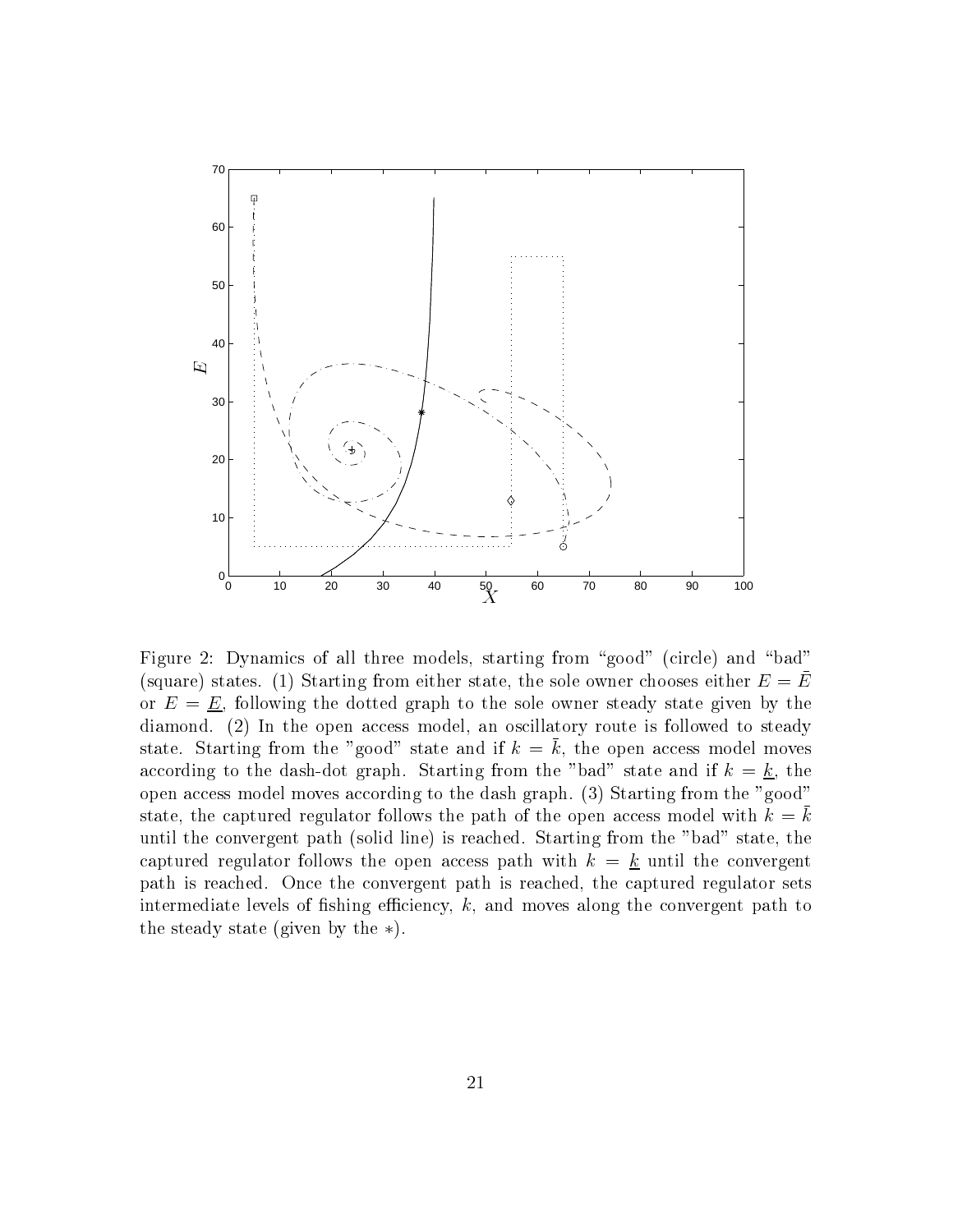#### 6Discussion

Recent declines in many managed fisheries worldwide raises questions about the efficacy of management regimes. If fishery management agencies are heavily influenced by fishers, the agency is said to be "captured" by the members of the industry. We take as given the inability of fishery regulators to directly control entry. Instead, they must rely on efficiency restrictions (such as technology and season lengths) as their policy instrument. The regulator is captured in the sense that he attempts to maximize the present value of profits to the representative fisher in the industry. Such a regulator is plagued with the unfortunate circumstance where potential entrants look just like incumbants, since entry is driven entirely by profits. In the context of a common, simple fishery management model, we explore the management of such a fishery. The "captured" regulator must trade off the efficiency of harvest with the increased short-term profits of doing so; these profits are dissipated in the long-run since entering firms drive down the fish stock. We show that despite the regulator's goal of maximizing the net present value of harvest to the representative fisher, he unambiguously allows overfishing. The short-run dynamics are derived and a simple example is provided.

# References

- (1996). Magnuson stevens fishery conservation and management act: Public law 94-265.
- Berck, P. and J. Perloff (1984). An open access fishery with rational expectations.  $Econometrica 52(2), 489-506.$
- Clark, C., F. Clarke, and G. Munro (1979). The optimal exploitation of renewable resource stocks: problems of irreversible investment. Econometrica  $47(1)$ , 25– 47.
- Dupont, D. (1990). Rent dissipation in restricted access fisheries. Journal of Environmental Economics and Management  $19(1)$ , 26-44.
- Gordon, H. S. (1954). The economic theory of a common property resource: the fishery. Journal of Political Economy 62, 124-142.